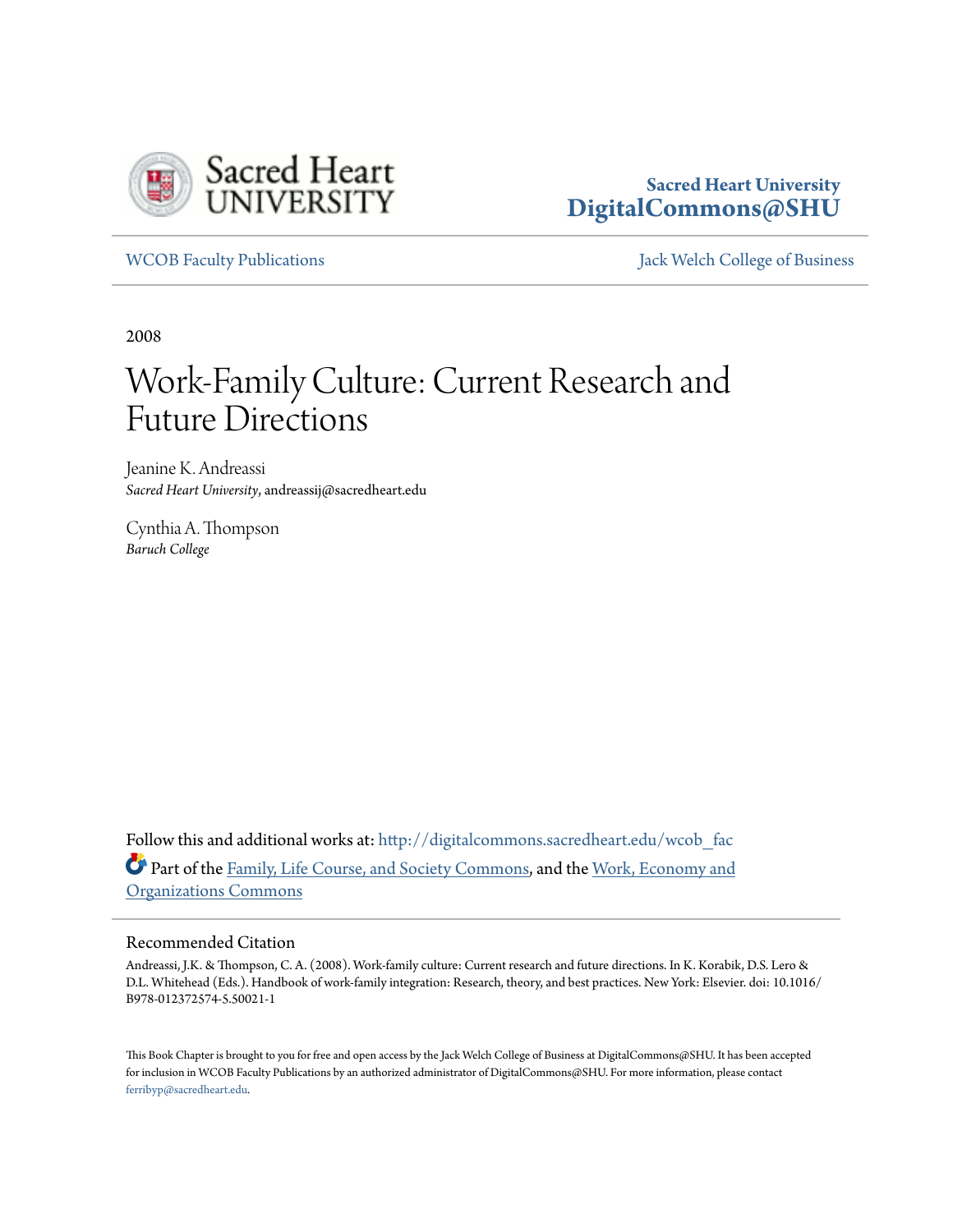# **Work-Family Culture: Current Research and Future Directions**

Jeanine K. Andreassi

Department of Management

John F. Welch School of Business

Sacred Heart University

5151 Park Avenue

Fairfield, CT 06825-1000

203-371-7878

Email: [andreassij@sacredheart.edu](mailto:andreassij@sacredheart.edu)

Cynthia A. Thompson

Department of Management

Zicklin School of Business, Baruch College

One Bernard Baruch Way

New York, New York 10010

646-312-3644

Email: [thompcuny@aol.com](mailto:thompcuny@aol.com)

**Author Note.** This chapter is a revised and updated version of an earlier chapter (Thompson, Andreassi, & Prottas, 2005). Both authors contributed equally to the preparation of this chapter.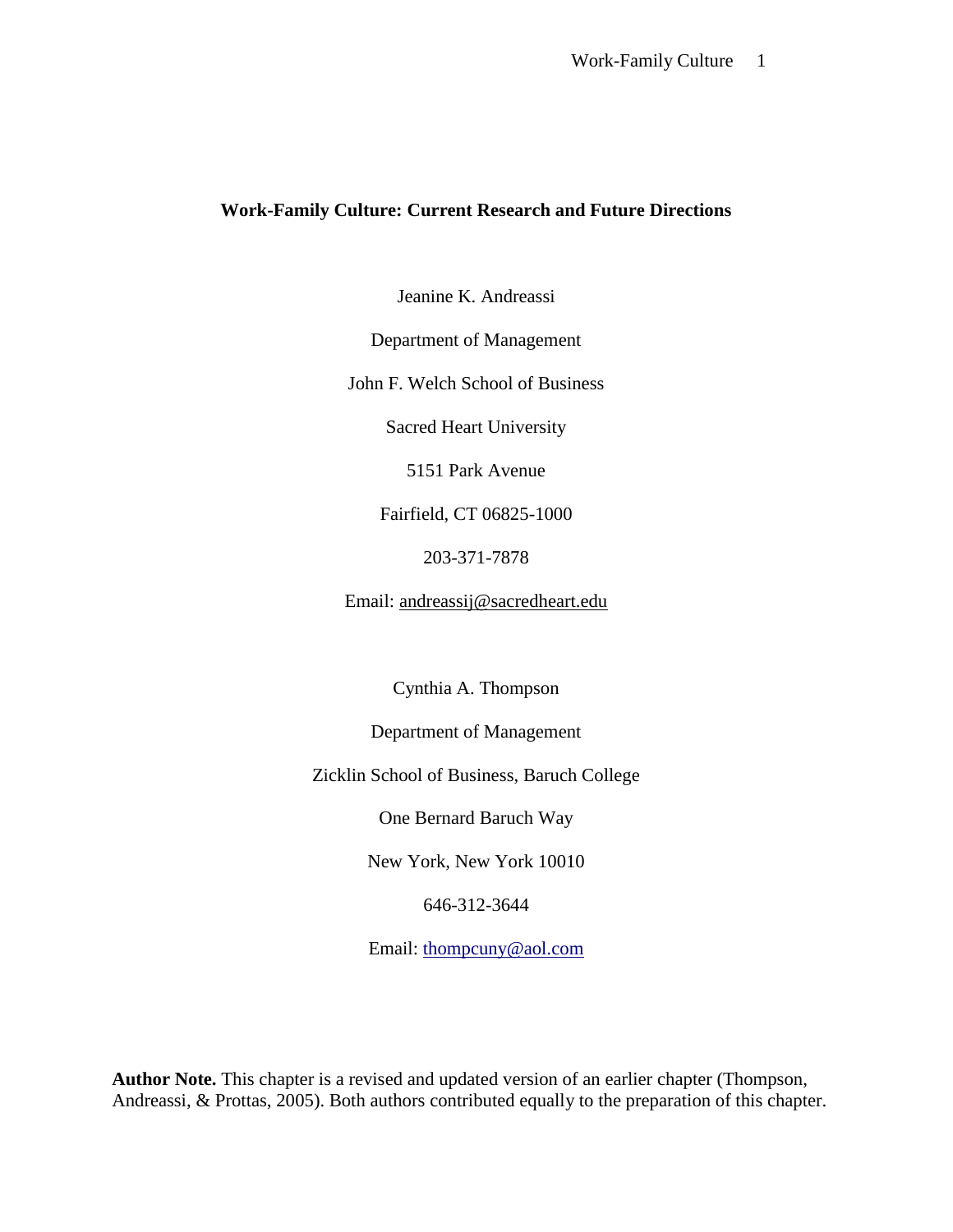#### **Work-Family Culture: Current Research and Future Directions**

"…our society is just about at the breaking point, especially for families who are raising children. The ones who are most likely to have a high quality of life are those without children. It's not only because of a mismatch between the old and new realities, but it's also the global economy… as well as today's technology where you're available 24/7." Phyllis Moen

The pressures facing workers today have been well documented. Long commutes, last minute overtime requests, early morning meetings, the need to be available at a moment's notice, and the need to be in touch with co-workers, clients, suppliers in different time zones-all wreak havoc on employees' personal lives. And often there is no one at home to pick up the slack. The number of employees in dual-career or dual-earner couples has increased dramatically in the last 25 years, as has the number of employees caring for elderly parents. More than 35% of the U.S. workforce are parents of minor children. Not surprisingly, a recently released report estimates the over 50 million parents in the U.S. are stressed because they worry about their child's welfare during the hours after school (Barnett & Gareis, 2006). Children are concerned that their parents are working too hard (Galinsky, 2004), and a recent *Wall Street Journal* article described "BlackBerry orphans," children who resent the intrusion of their parent's hand-held, go everywhere email device (December 11, 2006).

Further evidence that workers are struggling can be seen in the increasing number of employees who say they experience a great deal of conflict between work and family. The National Study of the Changing Workforce, a study that assesses U.S. workers' attitudes about their jobs and family lives, found that 27% of employees felt that they did not have enough time for their family or other important people in their lives because of their jobs, and 32% felt that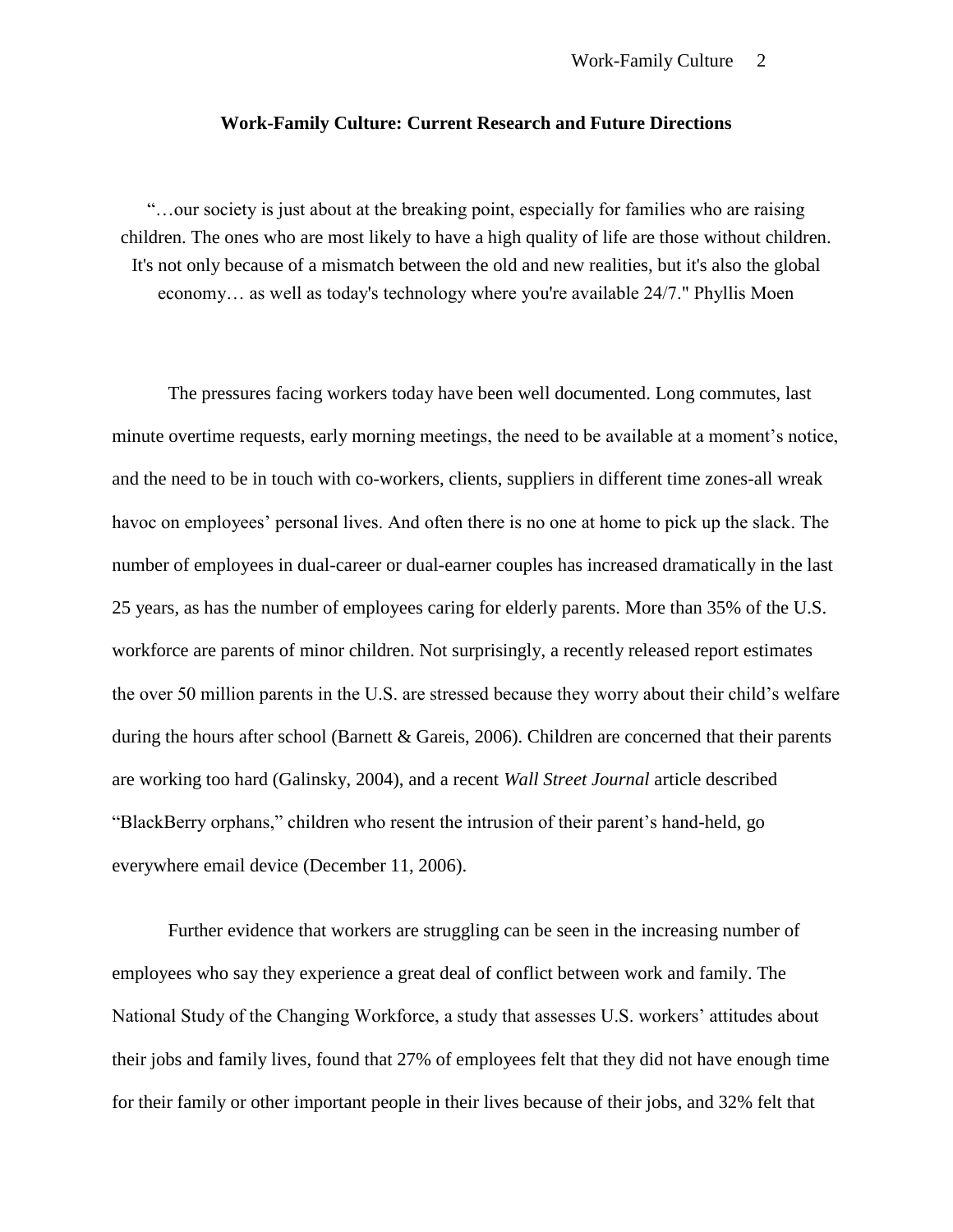they did not have enough time for themselves (Bond et al., 1998). It is likely that workers in other countries are experiencing conflict as well. In fact, women account for an increasing proportion of the labor force in the European Union, with 50% of the female population now working (van Doorne-Huiskes , den Dulk, & Schippers, 1999).

To help employees cope with the competing demands of work and family, many organizations have attempted to create a "family-friendly" or "life-friendly" workplace for their employees (see Kossek, Ch. 17, this book; Lobel & Kossek, 1996) To create a such a workplace, they develop benefits, programs, and policies designed to give employees flexibility (e.g., telecommuting options), dependent care support (e.g., on-site child care centers), information (e.g., resource and referral programs), financial support (e.g., adoption assistance), and direct services (e.g., concierge services). According to the results of a national study, 55% of mediumsize workplaces allow employees to periodically work from home, 36% provide access to information to help locate childcare in the community, and 9% offer childcare on or near site (Galinsky & Bond, 1998). Of the workers interviewed for the 2002 National Study of the Changing Workforce (Bond et al., 2003), 43% reported that they were allowed to use flextime, and 23% reported that they were able to change start and quit times on a daily basis.

Despite the increased availability of work-life programs, employees are often reluctant to take advantage of these programs, especially programs that reduce their visibility to co-workers and managers. Many of these programs conflict with entrenched organizational norms such as "face time," and as a result, employees who reduce their work hours are often stigmatized (Epstein, Seron, Oglensky, & Saute, 1999; Fried, 1998; Wharton & Blair-Loy, 2002). Even in Sweden, which is arguably the most advanced nation in terms of governmental work-family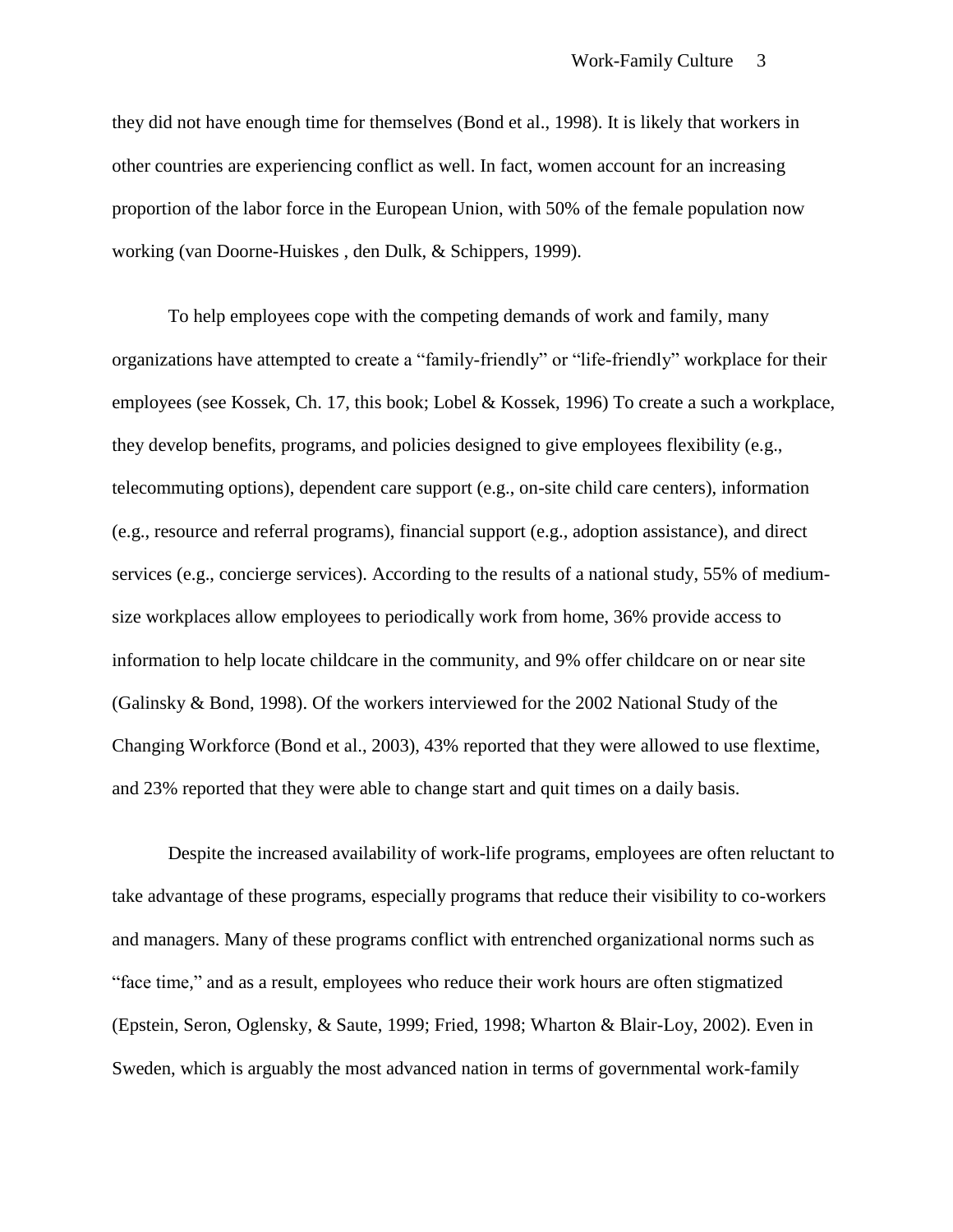support, women and men have reported being discriminated against when they returned from parental leave (Nasman, 1999). In the U.S., researchers have found that employees who perceived unsupportive family-friendly cultures were less likely to use their employer's worklife programs, at least partly because they feared negative career consequences for using them (Allen, 2001; Thompson et al., 1999). Evidence that their fears are not unfounded comes from a study of over 11,000 managers in a financial services firm. Judiesch and Lyness (1999) found that taking a leave of absence was associated with fewer subsequent promotions and smaller salary increases. They argued that their findings support a "gendered organizational culture" in that managers who take a leave of absence do not conform to expectations of prioritizing work over family and therefore are perceived to be less deserving of organizational rewards.

The purpose of this chapter is to discuss the role of the work environment---specifically, the culture of support for work-family balance---in understanding employees' work attitudes and behaviors, as well as their stress levels and general well-being. We will first define work-family culture and related constructs such as perceived organizational family support. We will then describe various dimensions of work-family culture that have been proposed in the literature, as well as how work-family culture has been measured. We will describe the latest research on work-family culture, including recent research using international samples, as well as provide several examples of what organizations are doing to create a more supportive culture. We will conclude with thoughts about future research directions and implications for practice.

#### What is Work-family Culture?

Work-family culture has been defined as the "shared assumptions, beliefs, and values regarding the extent to which an organization supports and values the integration of employees'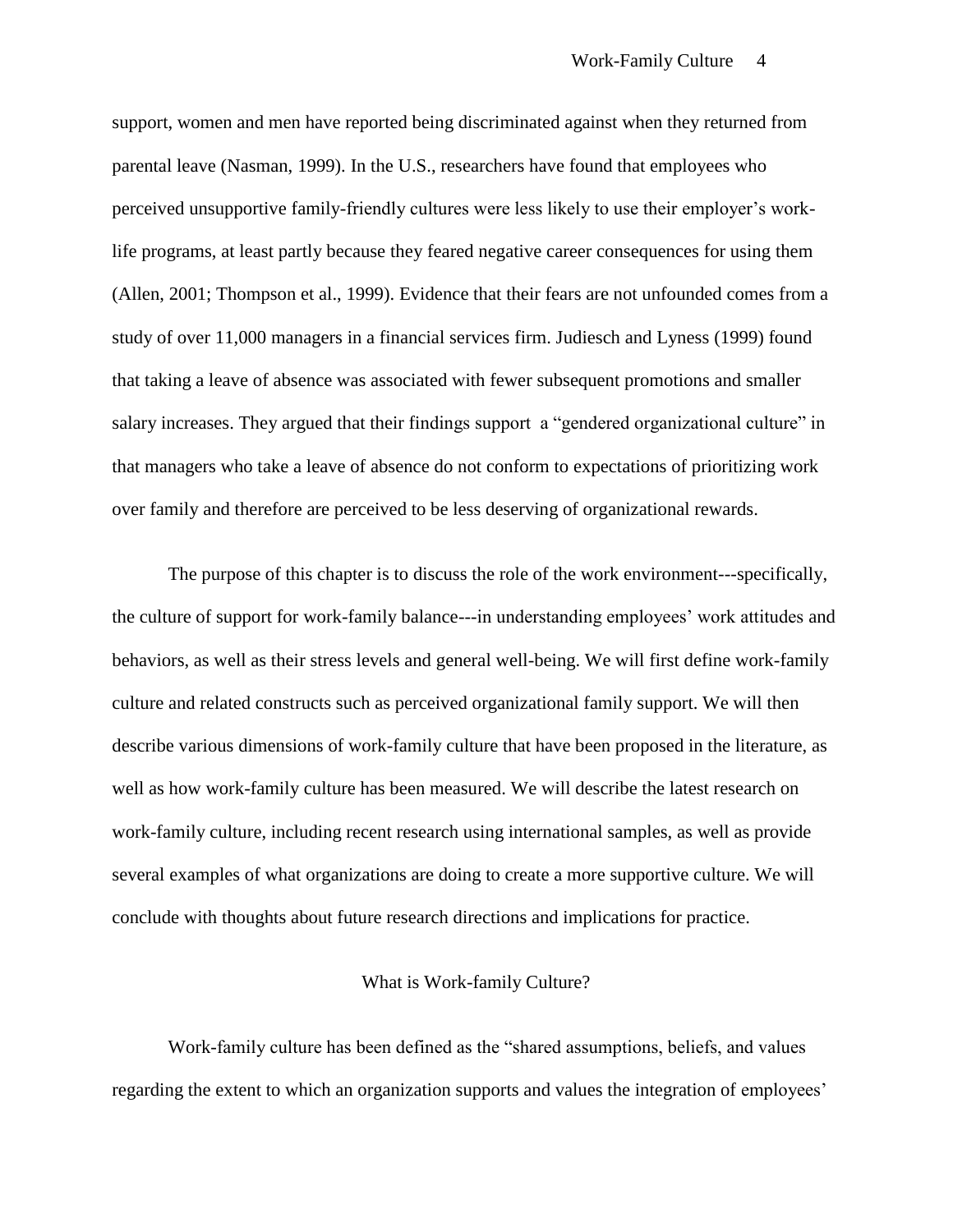work and family lives" (Thompson et al., 1999; p. 394). Allen (2001) described a related construct, family supportive organization perceptions, as the "global perceptions that employees form regarding the extent to which the organization is family supportive," (p.414). Jahn et al (2003) described another related construct, perceived organizational family support, which taps employees' perceptions of tangible support (i.e., instrumental and informational support) and intangible support (i.e., emotional support). Finally, Lewis (1997) defined work-family culture in terms of Schein's (1985) theory of organizational culture, which distinguishes between three levels of culture (i.e., artifacts, values, and basic underlying assumptions). Lewis argued that work-life policies and programs are "artifacts," or surface level indicators of an organization's intentions to be supportive. Values underlie artifacts, and might include, for example, prioritizing work over family or family over work. Basic assumptions underlie values. For example, it is often assumed that time spent at work is indicative of productivity, despite policies to the contrary (e.g., flexplace, telecommuting). According to Lewis (1997), it is the values and assumptions that get at the heart of workplace culture. Because values and assumptions are difficult to examine, much less change, it is usually easier for organizations to focus on surfacelevel change such as implementing an on-site childcare center, rather than deeper cultural changes like decreasing the importance of facetime by focusing on an employee's output rather input (e.g., the number of hours logged per week).

Some definitions and operationalizations of work-family culture have included both formal (e.g., actual benefits offered, degree of schedule flexibility) and informal (e.g., perceptions of support) elements (e.g., Clark, 2001; Warren & Johnson, 1995). Jahn, Thompson, and Kopelman (2003) focused on perceptions of both tangible and intangible support. Others have focused on informal or intangible aspects of culture only (e.g., Allen, 2001; Kossek,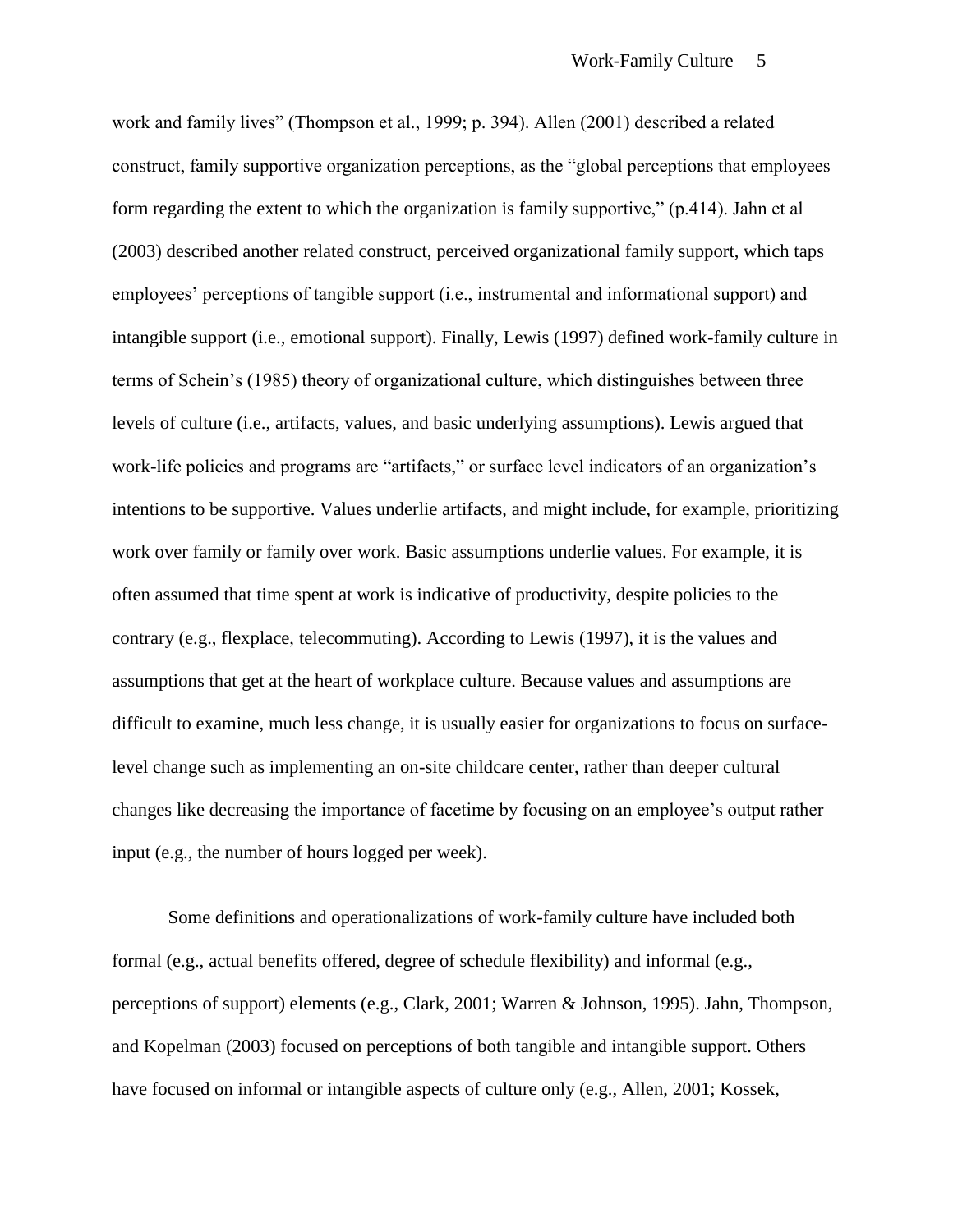Colquitt, & Noe, 2001; Thompson et al., 1999). As organizational culture has been defined in terms of employees' *perceptions* of expectations and norms for behavior at work, or what some authors have referred to as "the internal social psychological environment" (Denison, 1996), in this chapter we will focus on employees' perceptions of the informal, intangible aspects of workfamily culture, while recognizing that this culture is influenced, in part, by the formal benefits offered by the organization.

#### Dimensionality of Work-Family Culture

Most researchers have considered work-family culture to be comprised of multiple dimensions. Research by Thompson et al. (1999) suggests that work-family culture is comprised of three components: organizational time demands, career consequences for using work-family benefits, and managerial support. O*rganizational time demands* refers to the extent to which there are expectations for long hours of work and for prioritizing work over family. Advertising agencies, start-up software companies, and investment banks, for example, are known for excessive time demands, with employees often working nights and weekends. *Perceived career consequences* refers to the degree to which employees perceive positive or negative career consequences for using work-family benefits. Because of norms for "face time," employees often believe that participating in work-family programs such as flexplace may damage their career progress as they will be less visible at work (Bailyn, 1993; Fried, 1998). The third component, *managerial support*, captures the extent to which individual managers are sensitive to and accommodating of employees' family needs.

Other researchers have also included managerial support as a component of a supportive culture. Galinsky and Stein (1990), for example, described a supportive supervisor as someone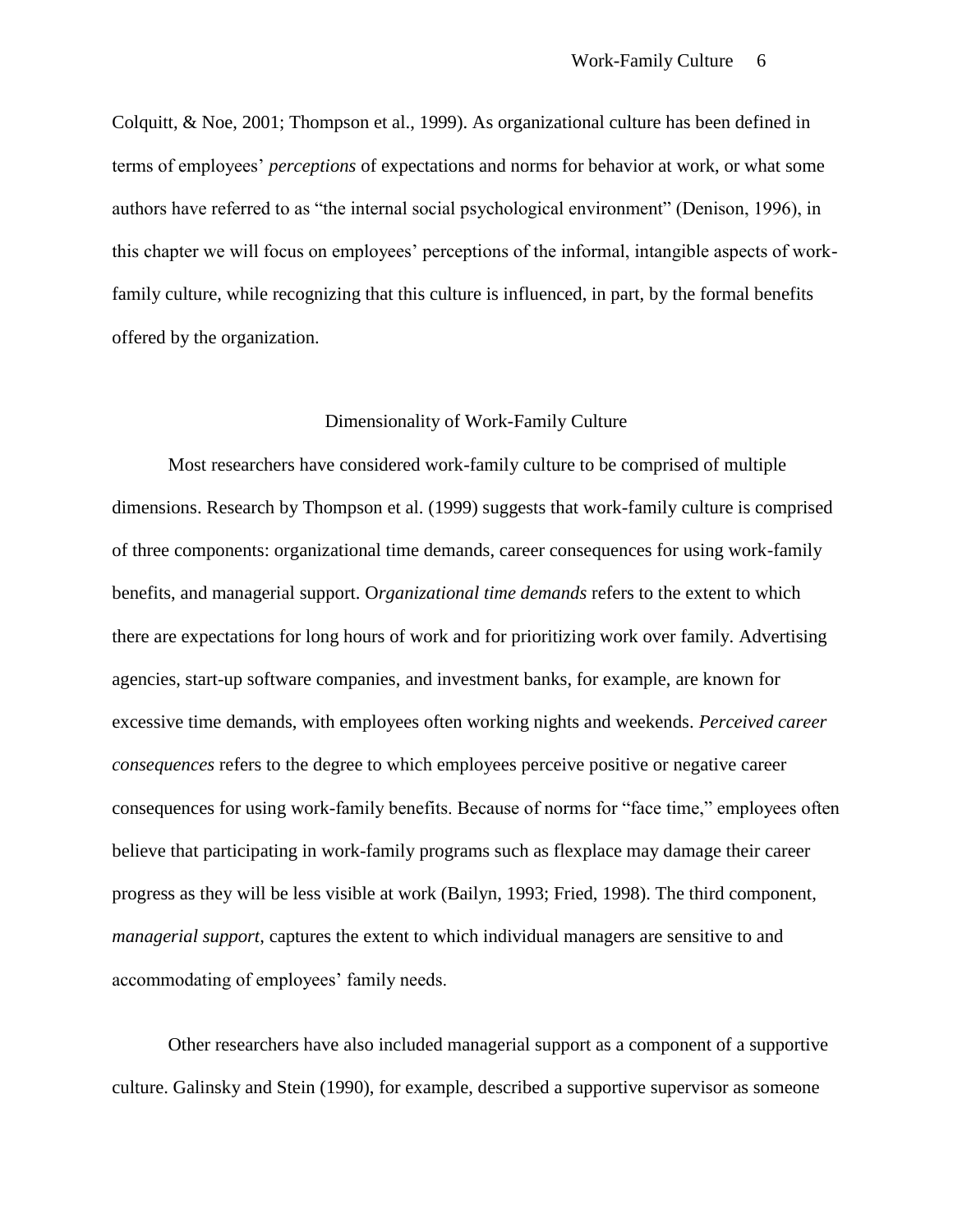who feels that handling family issues is a legitimate part of their role, is knowledgeable about company policies, is flexible when work-family problems arise, and handles work-family problems fairly and without favoritism. Bailyn (1997) also argued that supervisor support for family needs is critical in establishing a family-friendly work culture. On the other hand, Allen (2001) found that perceptions of family-supportive work environments mediated the relationship between supervisor support and work-family conflict, suggesting that supervisor support may be a precursor to a supportive work-family culture rather than an aspect of culture itself.

In addition to the dimensions described above, there are most likely other relevant dimensions important for fully understanding the nature of work-family culture. For example, Kossek, Colquitt, and Noe (2001), who prefer the term "climate" to "culture," proposed that two dimensions of work climate are related to an employee's ability to balance work and family. A *work climate for sharing concerns* encourages employees to discuss family concerns with supervisors and co-workers, while a *work climate for sacrifices* entails making sacrifices in the family role to support work role performance. Kossek, Noe, and DeMarr (1999) proposed that organizations have a *climate for boundary separation*: some have loose boundaries between work and family (e.g., employees can bring children to work) and some have tight boundaries (e.g., employees are not allowed to take personal calls at work). In addition, Kirchmeyer (1995) suggested that *respect* for an employee's nonwork life is an important component of a supportive organization.

Finally, there are aspects of an organization's culture that may be related to but distinct from work-family culture as currently conceptualized. In a study of Swedish working fathers, Haas, Allard, and Hwang (2002) viewed culture in terms of how supportive it was of men's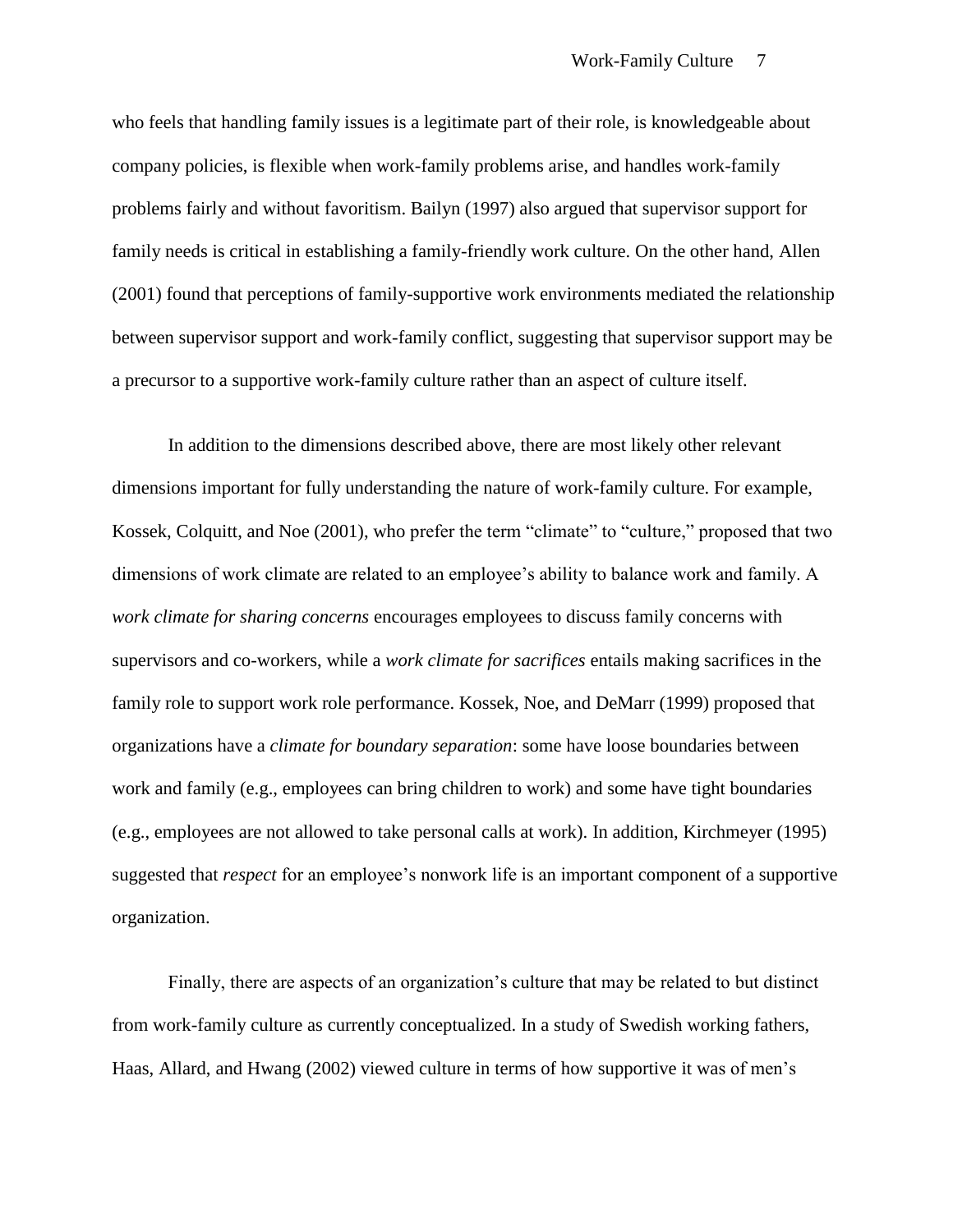active participation in fatherhood, and operationalized it in terms of five company-level dimensions (e.g., a masculine ethic, caring ethic, equal opportunity ethic) and three work-group level dimensions (e.g., supervisor support for men's participation in childcare, work group norms of visibility). For example, an equal opportunity ethic captures an organization's commitment to improving the status of women in the company, which is likely related to---but not the same as-- the level of organizational support for work-life balance. However, their other proposed dimensions appear similar to dimensions described earlier (e.g., the caring ethic includes respect for others).

## Measurement of Work-family Culture

For many years, work-life experts, journalists, and HR professionals lamented the difficulty of creating a truly family-friendly workplace, citing entrenched corporate cultures as the major barrier to real change (e.g., Kofodimos, 1995; Solomon, 1994). Early efforts to document the strength of the culture in facilitating or hindering the acceptance of work-life programs were qualitative in nature, and yielded powerful stories about the difficulties individual employees had in their attempts to create a balanced life (e.g., Lewis & Taylor, 1996). While qualitative research is highly useful for developing a deep understanding of an organization's culture, it is limited in that it is time-consuming, labor intensive, and not usually generalizable. Further, qualitative research does not allow the researcher to test hypotheses about the nature of relationships between culture and its potential antecedents, consequences, moderators, and mediators. A quantifiable, psychometrically sound measure of work-family culture would benefit researchers who want to study the relationship between, for example, work-family culture and outcomes important to employees (e.g.. stress, life satisfaction, physical health) and employers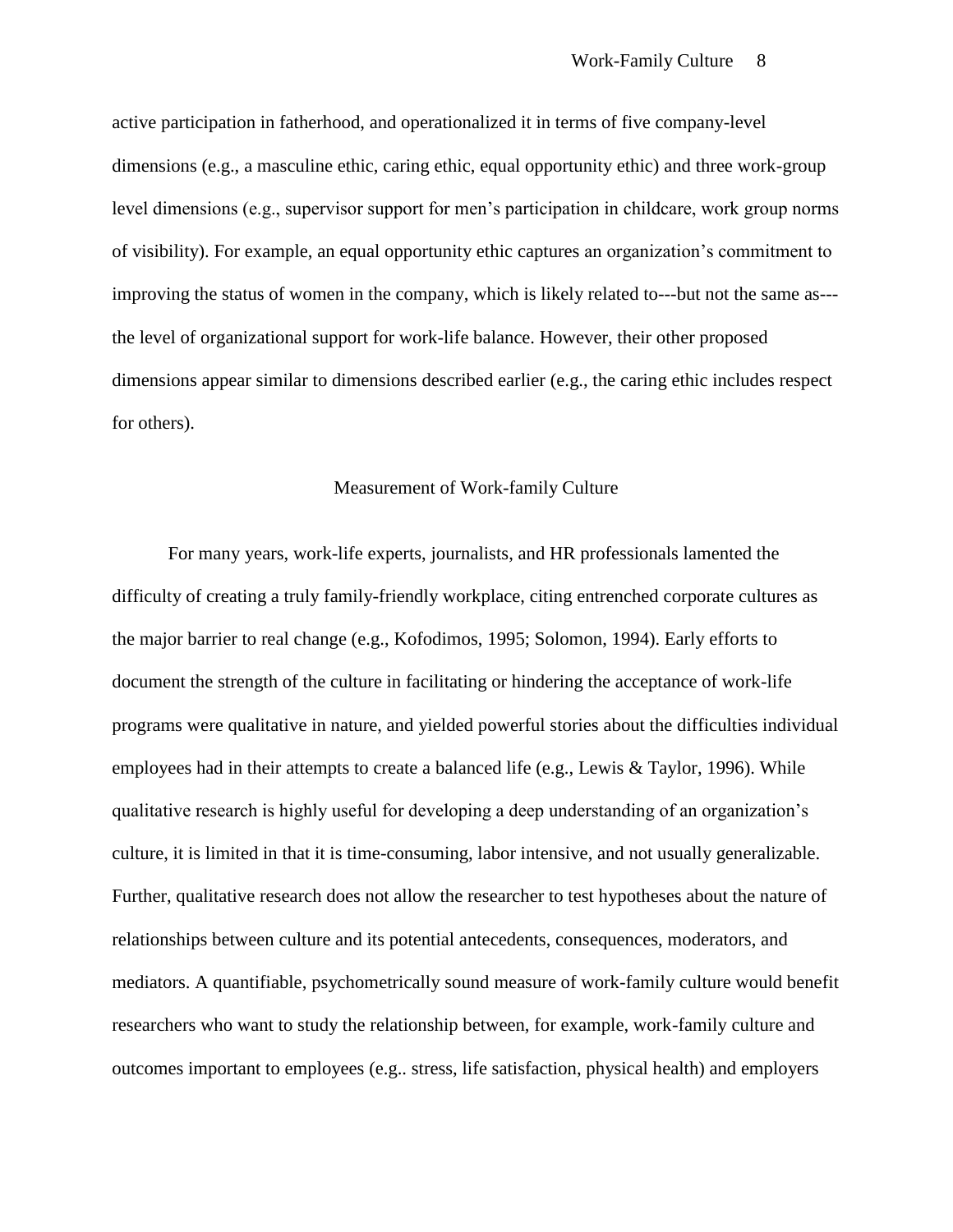(e.g., absenteeism, turnover, performance), as well as the extent to which these relationships are moderated by gender and mediated by work-family conflict. In addition, a quantifiable measure would enable organizations to survey its employees to get a sense of how the culture is perceived.

To facilitate research on work and family culture, several researchers have developed quantitative measures of work-family culture or related concepts (e.g., perceived organizational family support). As shown in Table 1, there are five measures that have been developed and used in research to date. All of these measures focus on individual perceptions of organizational culture; as such, they do not attempt to measure the degree to which these perceptions are shared among work groups or organizations as a whole (see Thompson, Jahn, Kopelman, & Prottas, 2004 for an exception). Because these scales have not been used to measure shared culture, researchers must be careful to clarify the distinction between shared versus individual perceptions of culture.

The measure most frequently used in research is a 20-item scale developed in 1999 by Thompson et al. As described above, this measure assesses three dimensions of work-family culture (i.e., organizational time demands, negative career consequences, and managerial support). Allen (2001) measured organizational work-family supportiveness by a 14-item unidimensional scale she named "Family Supportive Organization Perceptions." Her scale measures global perceptions of the degree to which the employee's organization is supportive of families, although Kinnunen et al., (2005) argued that the scale seems to tap multiple dimensions (e.g., time demands, importance of separating work and family). Nevertheless, Allen's analyses did not support a multidimensional scale. Importantly, Allen (2001) did not include supervisory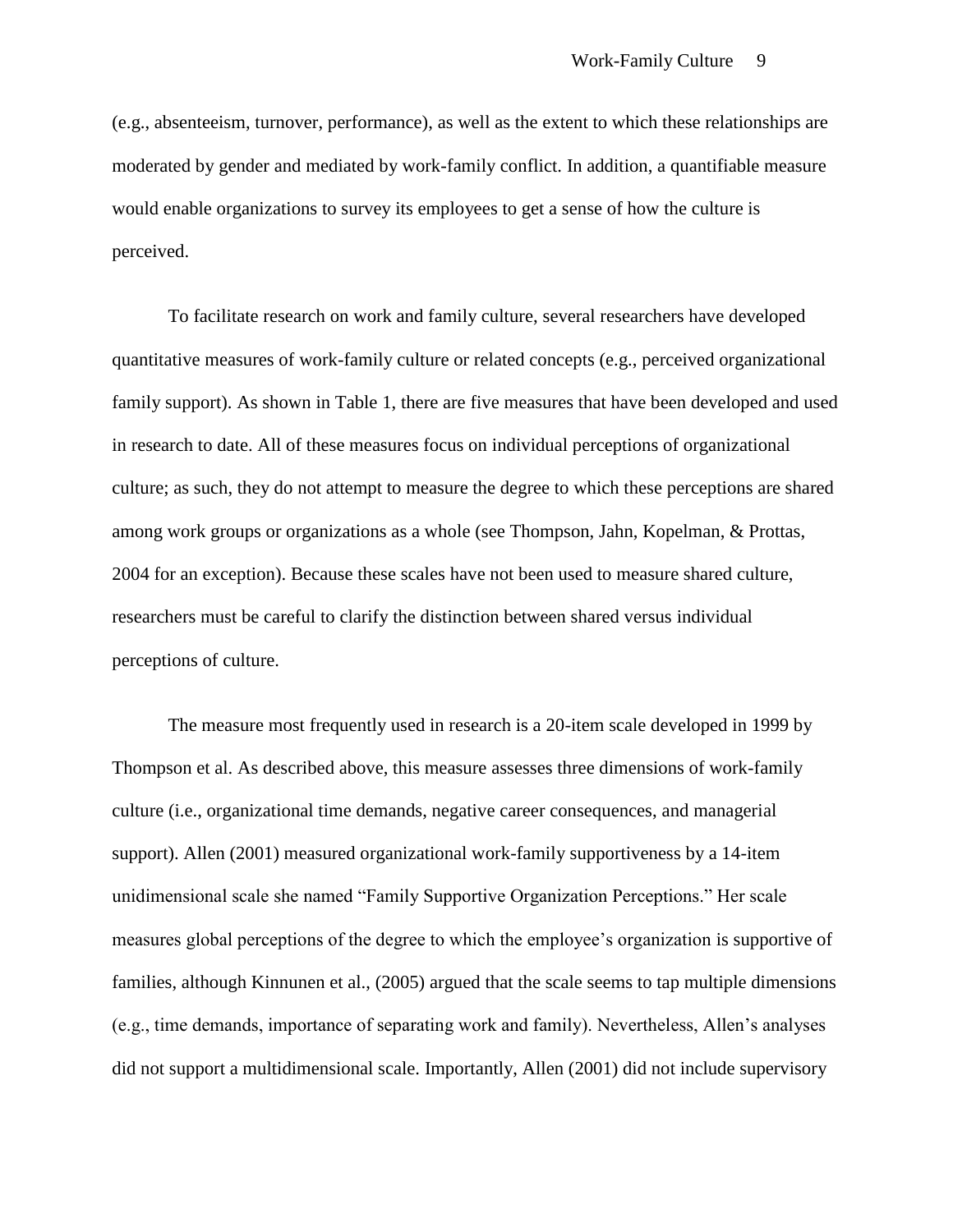support in her scale as she considers organizational supportiveness and supervisory/managerial supportiveness to be separate concepts. Clark (2001) developed a 13-item measure of work culture based on Bailyn's (1997) description of the characteristics of a family-supportive work culture: flexible work processes (what Clark called "operational flexibility"), flexible work scheduling ("temporal flexibility"), and supervisors' support for family ("supportive supervision"). However, as noted by Kinnunen et al., neither flexibility scale taps family supportiveness, although both are most likely related to an employee's ability to balance work and family.

Jahn et al. (2003) developed a measure grounded in social support theory (House, 1981) and perceived organizational support theory (Eisenberger, Huntington, Hutchinson, & Sowa, 1986). Their measure, which they labeled "Perceived Organizational Family Support," is comprised of nine items which assess two dimensions: tangible support, which includes perceptions of instrumental and informational support, and intangible support, which includes perceptions of emotional support. A tenth item assesses overall family friendliness of the organization.

Finally, in its National Survey of the Changing Workforce, the Families and Work Institute includes four or five items (depending on the year of the survey) to measure perceptions of work-family culture (Bond et al., 1998; Bond et al, 2003). These items appear to tap two aspects of culture: perceptions of potential negative career consequences for tending to family needs, and the perceived importance of prioritizing work over family. Table 1 includes a list of researchers who have used each of these scales.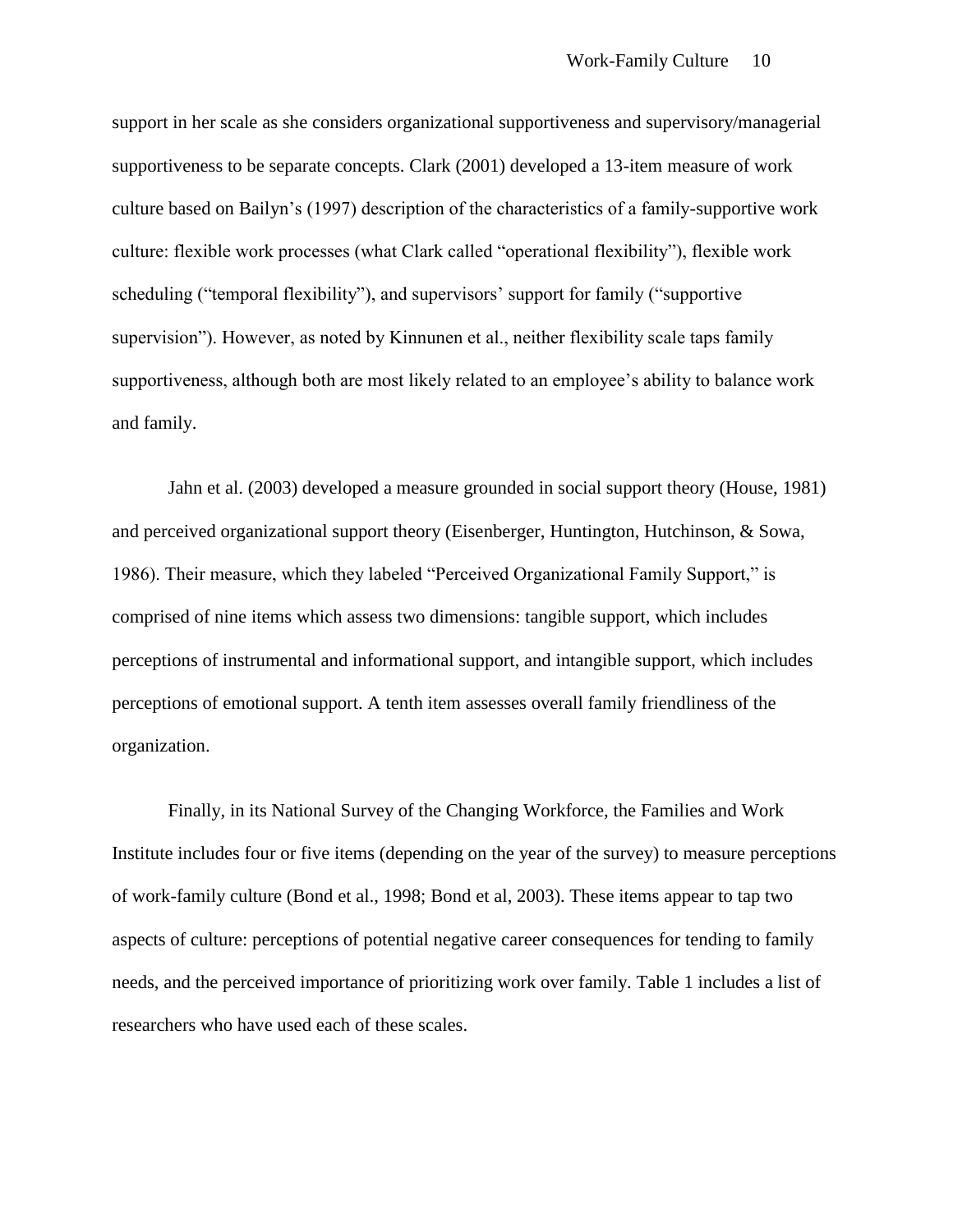Research on Outcomes Related to Work-Family Culture

#### *Outcomes Related to Overall Supportiveness of the Work-Family Culture*

Although research investigating the impact of work-life benefits on employee attitudes and behavior has shown mixed results (see Kossek's chapter in this book), research on the impact of supportive work-family cultures has been consistently positive. For example, the 2002 National Study of the Changing Workforce (Bond et al., 2003) found that employees who worked in supportive cultures were more committed to their employer, more satisfied with their jobs, and less likely to be thinking about quitting. In addition, these employees experienced less negative spillover from their jobs to their home, had better mental health, and were more satisfied with their lives.

Similarly, other research has demonstrated that perceptions of a family-supportive work environment were associated with greater job satisfaction (Allen, 2001; Sahibzida, Hammer, Neal, & Kuang, 2005 ), positive spillover between work and family (Thompson & Prottas, 2006) and commitment to the organization (Allen, 2001; Dikkers, den Dulk, & Peper, 2004; Lyness, Thompson, Francesco, & Judiesch, 1999; Thompson et al., 1999; Thompson, Jahn, Kopelman, & Prottas, 2004). In addition, perceptions of a supportive work-family culture were related to lower levels of work stress or strain (Mauno, Kinnunen and Pyykko, 2005; Thompson & Prottas, 2006; Warren & Johnson, 1995), work-family conflict (Allen, 2001; Anderson, Coffey & Byerly, 2002; Behson, 2002; Mauno et al, 2005; Thompson & Prottas, 2006), and turnover intentions (Allen, 2001; Bond et al., 2003; Thompson et al., 1999). The results of a recent meta-analysis found that of five types of support (dependent care availability, work schedule and location flexibility, supervisor support, co-worker support, and work-family culture), work-family culture, followed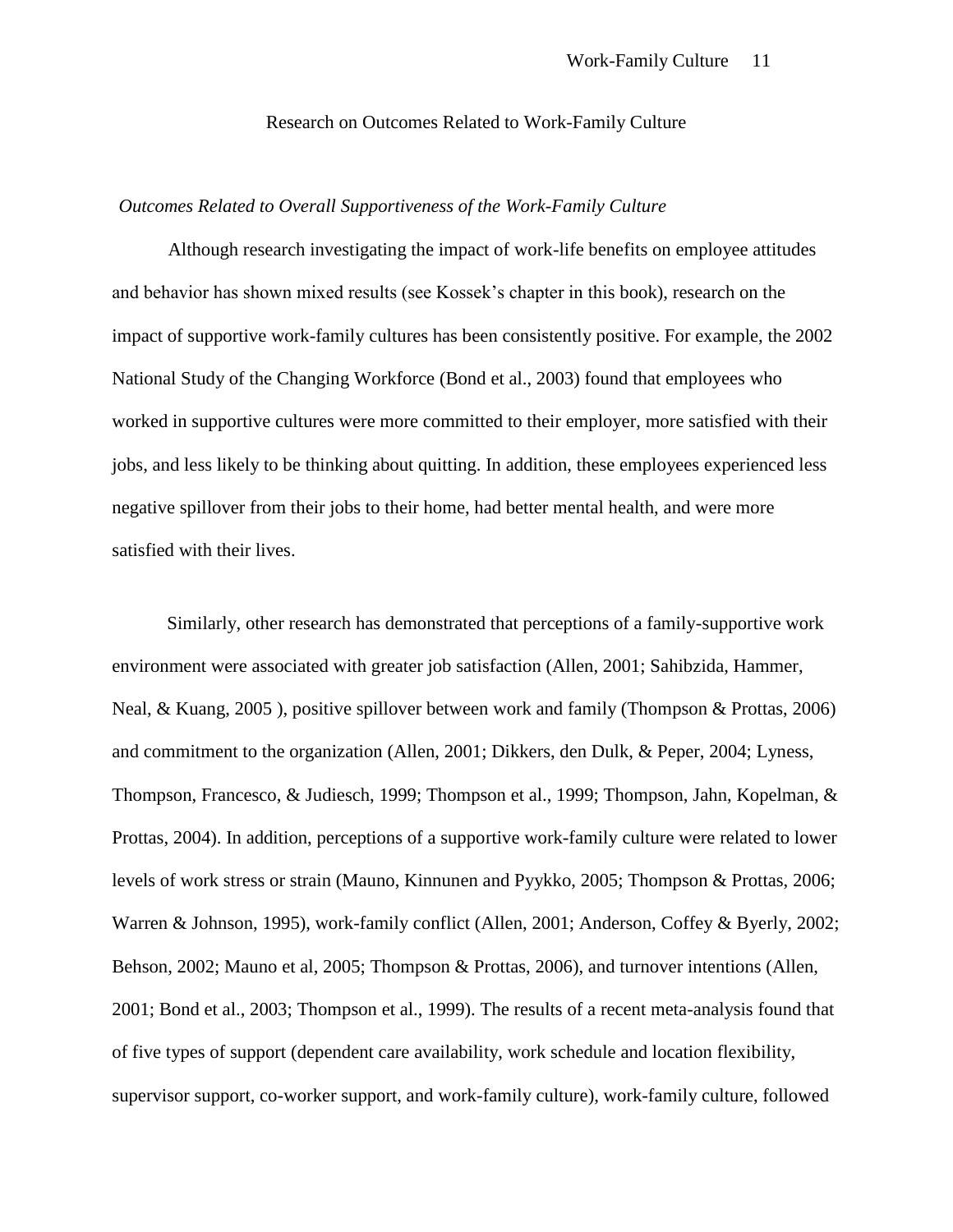by supervisor support, had the strongest relationship with work-family conflict (Mesmer-Magnus, J.R. & Viswesvaran, 2006).

The relationship between a supportive work-family culture and positive outcomes (e.g., lower work-family conflict, commitment, lower turnover intentions) were found even when controlling for benefit availability (e.g., Thompson et al., 1999; Allen, 2001; Thompson et al., 2004). When both benefit use and work-family culture were examined together, only workfamily culture was related to work-family balance (Lyness & Kropf, 2005) and work-family conflict (O'Driscoll et al., 2003). Finally, Wayne, Randel, and Stevens (2006) examined the role of individual (i.e., work and family identities), family (emotional and instrumental support), and organizational (benefit use and work-family culture) antecedents of work-family enrichment, which they defined as the positive affect that results when one role enhances the quality of life in another role. The strength of an individual's identity and informal or emotional support within a domain, rather than formal or instrumental support, were associated with greater enrichment, which, in turn was associated with higher commitment and lower turnover intentions. Together, these results suggest that a supportive culture is more powerful than either benefit availability or usage in terms of work-related outcomes.

### *Outcomes Related to Organizational Time Demands*

The unsupportiveness of an organization's culture is at least partially reflected in the perception that long hours are required of employees. Because the productivity of managerial and professional employees is often difficult to measure, the hours that an employee spends at work is often used as an indicator of output as well as commitment to the organization (Bailyn, 1993; Blair-Loy & Wharton, 2002). Norms regarding "face time" (i.e., being physically present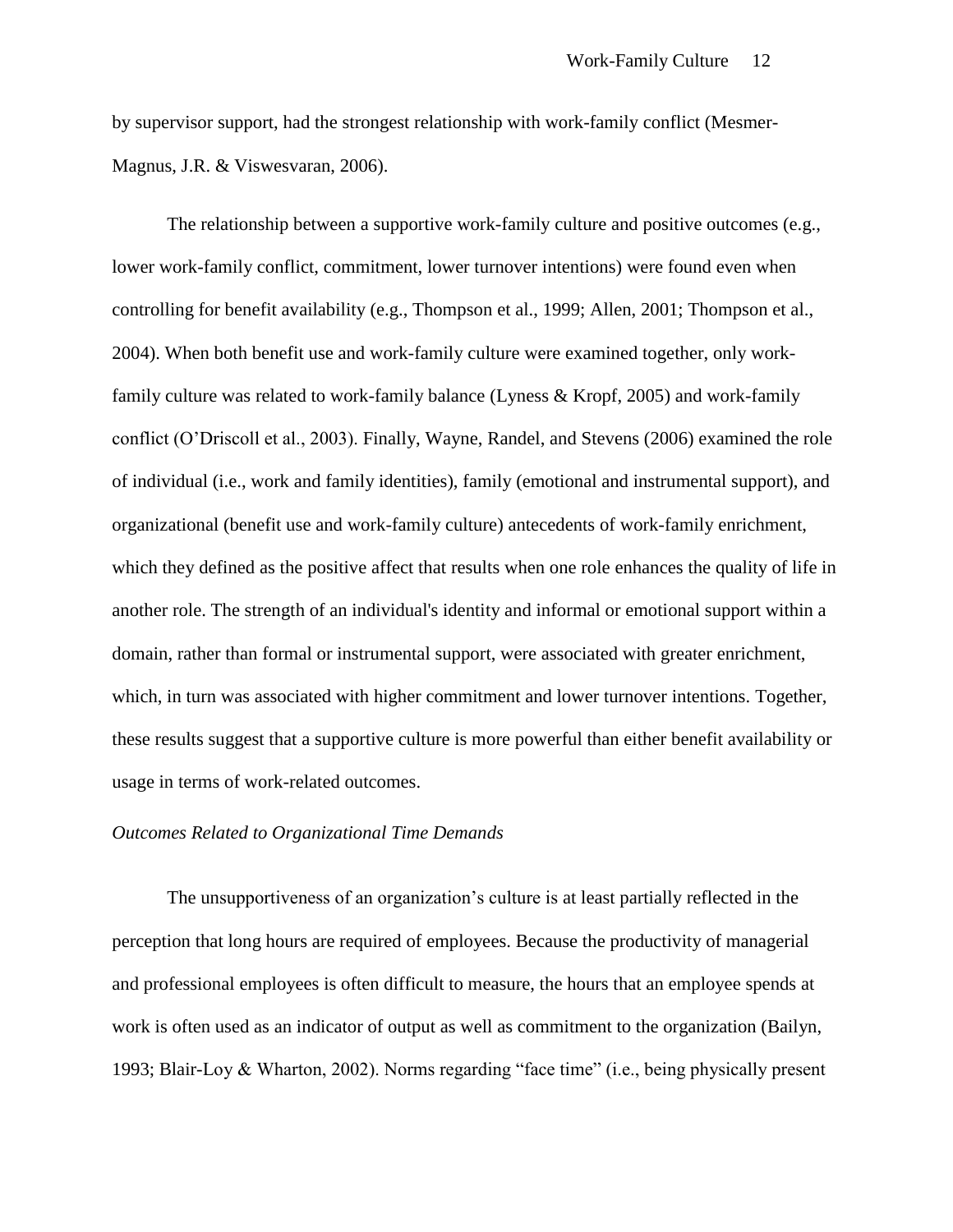at the workplace) create pressures for employees to work longer hours than are necessary, just to prove their dedication and commitment (Bailyn, 1993; Fried, 1998).

Research suggests that working long hours has implications for employee health and well-being (Beauregard, 2006; Major, Klein & Ehrhart, 2002; Sparks, Cooper, Fried, & Shirom, 1997). For example, Major et al. (2002) found that organizational norms for how much time should be spent at work were, in fact, predictive of hours worked, which in turn were related to work-family conflict. Work time was indirectly related to psychological distress (e.g., depression) through its effect on work-family conflict. Beauregard (2006) examined potential antecedents of work-family conflict, including situational antecedents (e.g., presence of young children, perceived work-family culture, including perceived time demands) and dispositional antecedents (e.g., self-esteem, perfectionism). She found that perceived organizational time demands had the strongest relationship to work-to-family conflict. Thompson et al. (1999) also found that employees who perceived heavy organizational time demands were more likely to report higher levels of work-family conflict; this relationship held even after controlling for actual hours worked. As suggested by Greenhaus and Beutell (1985), the additional variance explained by perceptions of time demands may be due to mental preoccupation with work while at home, thus adding to the level of work-family conflict experienced. Finally, Brett and Stroh (2003) found that employees who worked the longest hours felt the most alienated from their families, and Wayne et al. (2006) found that employees who perceived heavy time demands were less likely to experience work-family enrichment.

### *Outcomes Related to Perceived Negative Career Consequences*

Anecdotal as well as empirical evidence suggests that in unsupportive work-family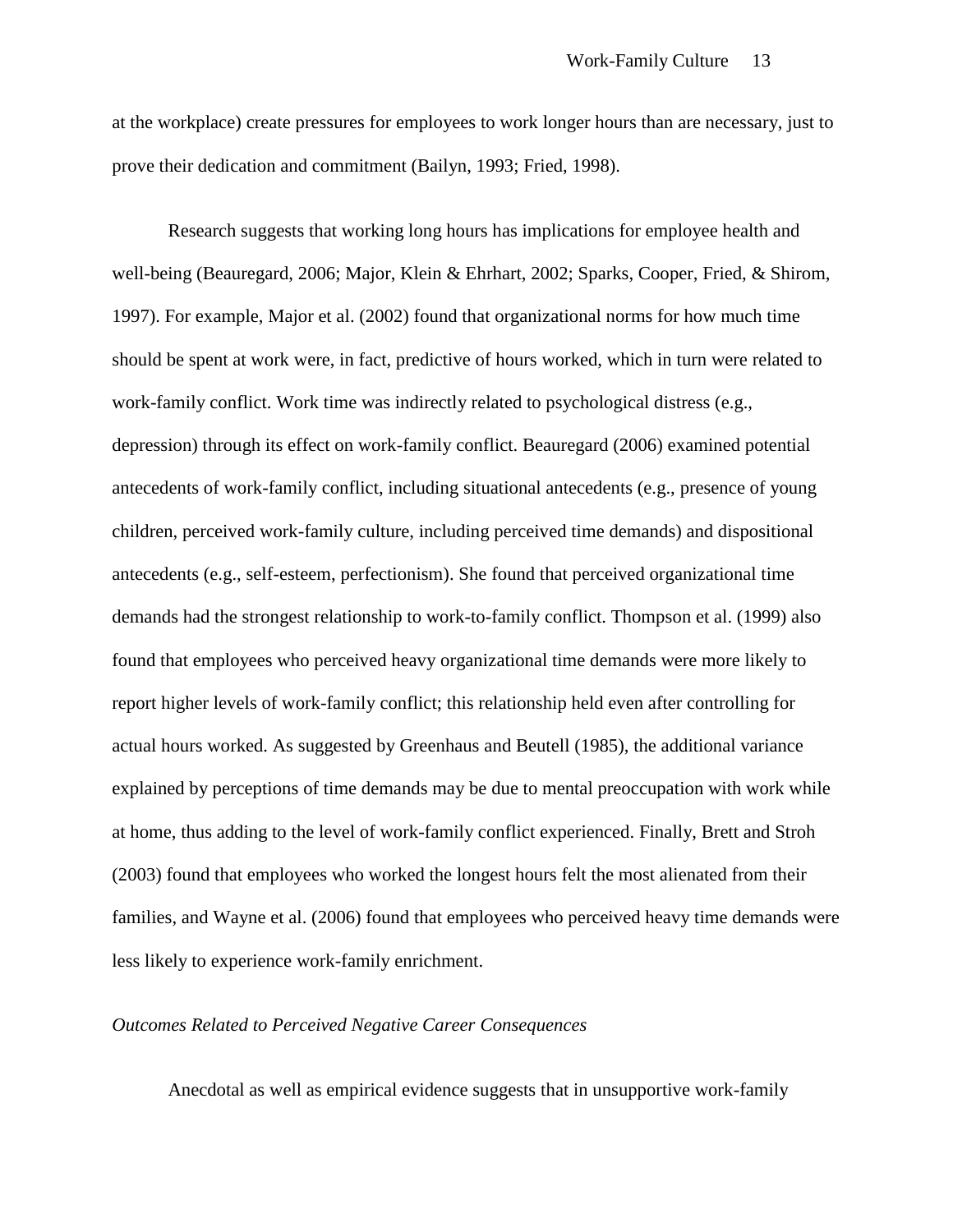cultures, employees expect negative career consequences for participating in work-family programs (Soloman, 1994; Thompson et al.,1999). In the Thompson et al. study, when employees perceived fewer negative career consequences for using work-family benefits, they were less likely to think about quitting and had less work-to-family conflict. Similarly, Anderson, Coffey, and Byerly (2002) found that employees who expected negative career consequences for putting their family first reported more work-to-family conflict, lower job satisfaction, and higher turnover intentions. On the other hand, Beauregard (2006) did not find any relationship between perceived negative career consequences and work-family conflict. Taken together, however, these results suggest that even though organizations implement worklife programs to help employees balance work and family, unsupportive cultures lead employees to fear their careers will be damaged if they participate in these programs or allow their family to be a priority in their lives. These negative perceptions have consequences for the individual as well as the organization in terms of conflict experienced and intentions to quit.

# *Outcomes Related to Supervisory and Managerial Support*

Not surprisingly, an employee's relationship with his or her supervisor is a powerful predictor of work-family balance (Galinsky & Stein, 1990). Supportive supervisors and managers likely enhance employees' sense of control, which in turn may increase employees' ability to cope with conflicting work and family demands (Major & Cleveland, 2007; Thompson & Prottas, 2006). In fact, research suggests that employees who have supportive supervisors have higher levels of "employee fulfillment" (Tay, Quazi, & Kelly, 2006), lower levels of workfamily conflict (Anderson et al., 2002; Frone, Yardley & Markel, 1997; Lapierre & Allen, 2006; McManus, Korabik, Rosin, & Kelloway, 2002; Thompson & Prottas, 2006), lower rates of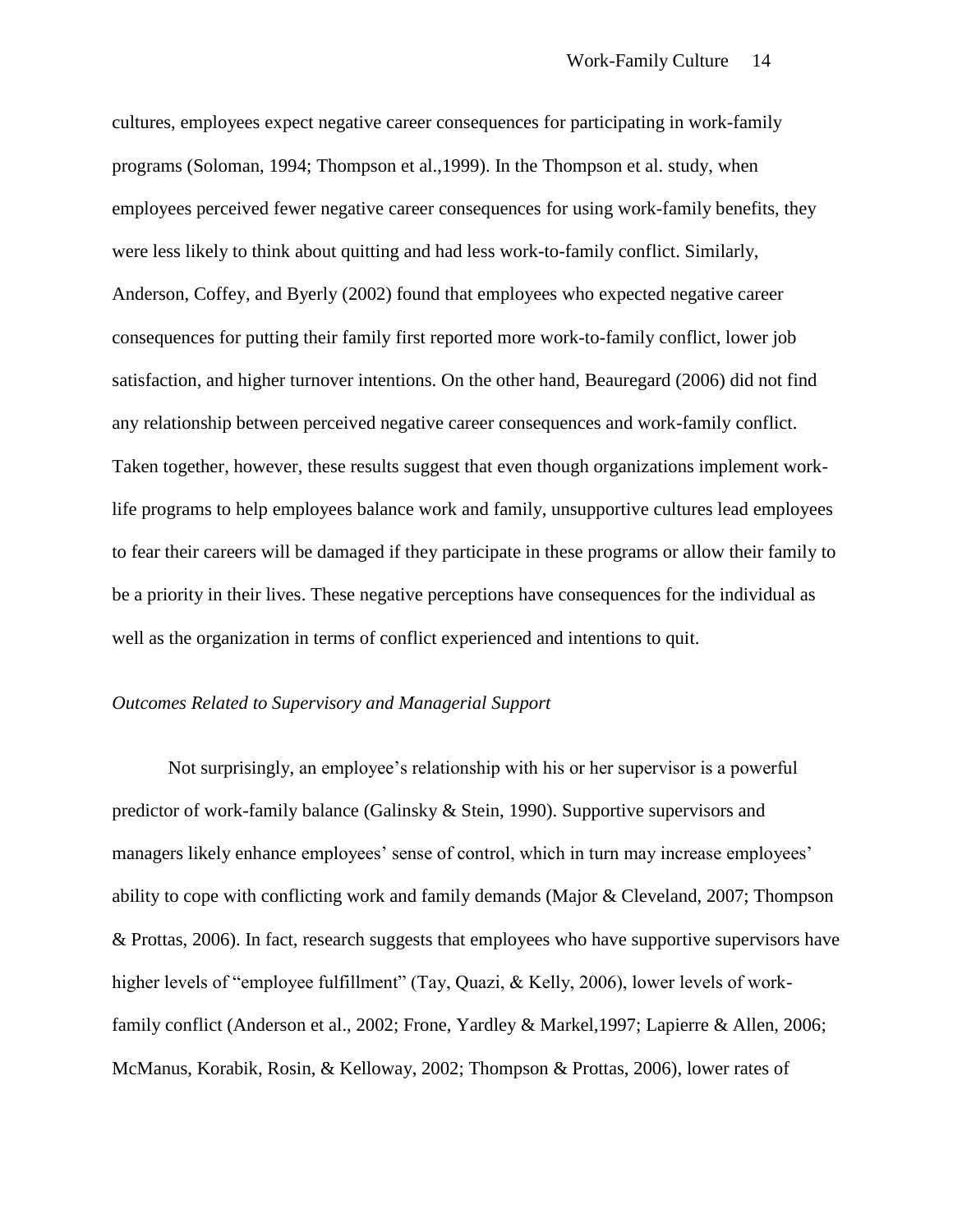depression, role strain, and other health symptoms (Greenberger, Goldberg, Hamill, O'Neil, & Payne, 1989; O'Driscoll et al., 2003; Thomas & Ganster, 1995). Supportive supervision has also been linked to increased commitment (Allen, 2001; Greenberger et al., 1989; Thompson et al., 2004), higher job satisfaction (Allen, 2001; McManus et al., 2002; Thomas & Ganster, 1995), higher career satisfaction (Aryee & Luk, 1996), less intention to quit (Allen, 2001; Thompson et al., 1999), and lower absenteeism (Goff, Mount, & Jamison, 1990). Surprisingly, in the study of Swedish fathers mentioned earlier, neither supervisor support nor top management support was related to men's decision to use parental leave, although top management support was related to actual number of days taken (Haas et al., 2002).

Allen (2001) examined the process through which supervisor support decreases workfamily conflict. She found that supervisor support was directly related to employees' perceptions of organizational family support, which in turn were related to lower levels of work-family conflict. As Allen (2001) and others have noted, supervisors play a key role in determining whether or not employees are able to use work-life policies, and their willingness to be supportive influences employees' attitudes and well being.

### *Additional Dimensions of Work-Family Culture*

As noted earlier, Kossek et al. (2001) suggested that work climate for sharing family concerns and for sacrificing family for work might be important dimensions of the overall climate that affect employee attitudes as well as decisions about how much time and energy to devote to work. They found a climate for sharing family concerns at work was positively related to an employee's well-being and self reports of work performance, whereas a climate for sacrificing family for work was negatively related to well-being and positively related to work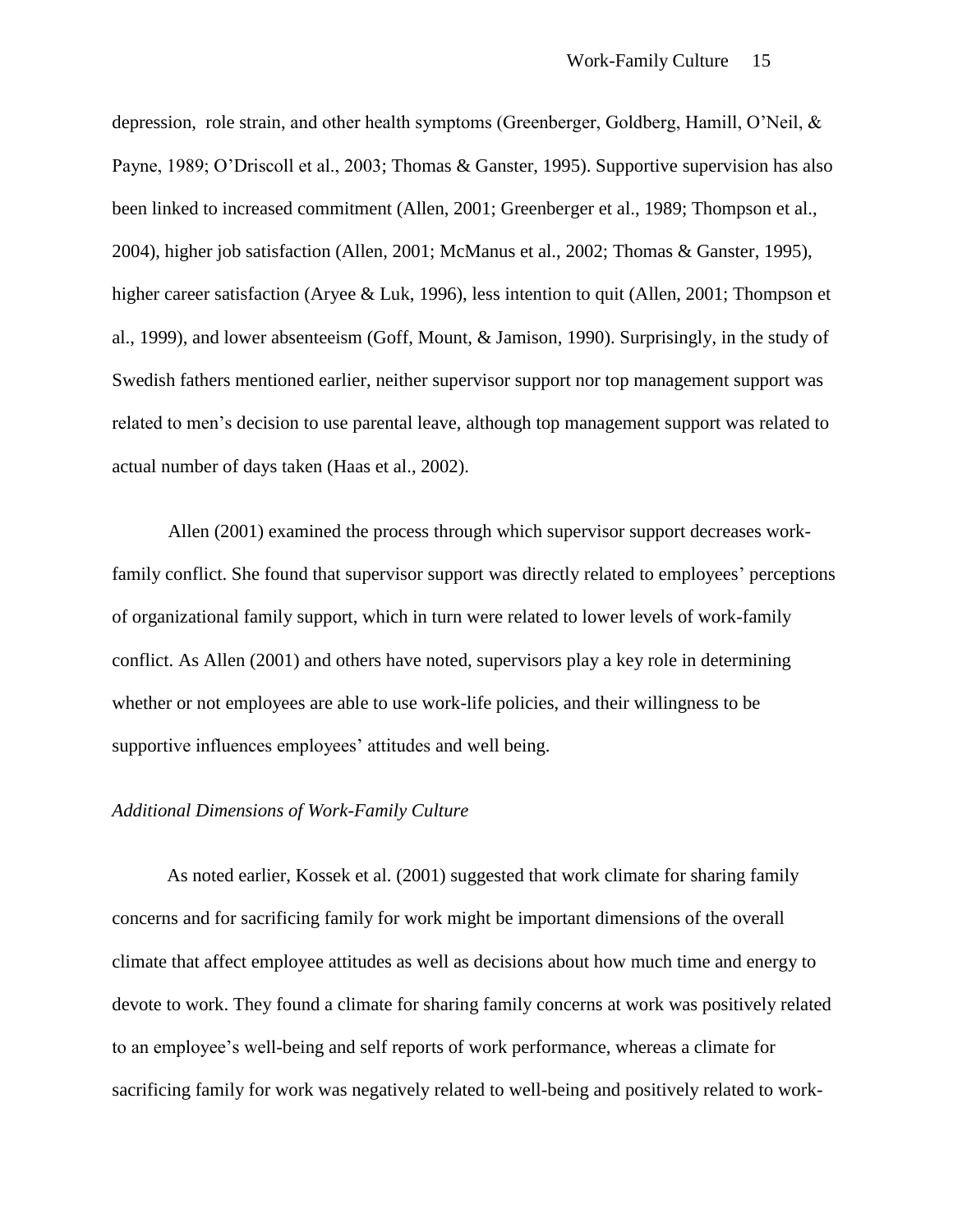family conflict.

Kossek et al. (1999) proposed but did not test the idea that organizations might have a climate for boundary separation. Kirchmeyer (1995) examined a similar idea by investigating the effectiveness of three different organizational responses to managing work and non-work roles: integration (organization supports combining work and family spheres), separation (the organization treats the domains as separate), and respect (the organization provides the support necessary for the individual to handle work-family demands themselves). In a sample of Canadian managers, "separation" was rated as the most common policy and was related to lower levels of organizational commitment. Integration and respect policies, although less common, were positively related to employee commitment (Kirchmeyer, 1995).

In their study of Swedish fathers, Haas et al. (2002) found that several aspects of organizational and work group culture were related to men's use of parental leave. At the organizational level, male employees who perceived that their company's values included a caring ethic (i.e., the company values empathy, helpfulness, interpersonal sensitivity) and an equal opportunity ethic (e.g., the advancement of women is valued by the company) were more likely to take parental leave. At the work group level, leave usage was related to perceptions that the culture was flexible and adaptive in responding to fathers' desire to take time off to care for children, and that performance was evaluated based on results rather than time at work. However, because individual and family factors accounted for significant amounts of variance in usage of parental leave compared to organizational culture factors, the authors suggested that the Swedish national context may render company factors less important.

## *Work-Family Culture and Benefit Usage*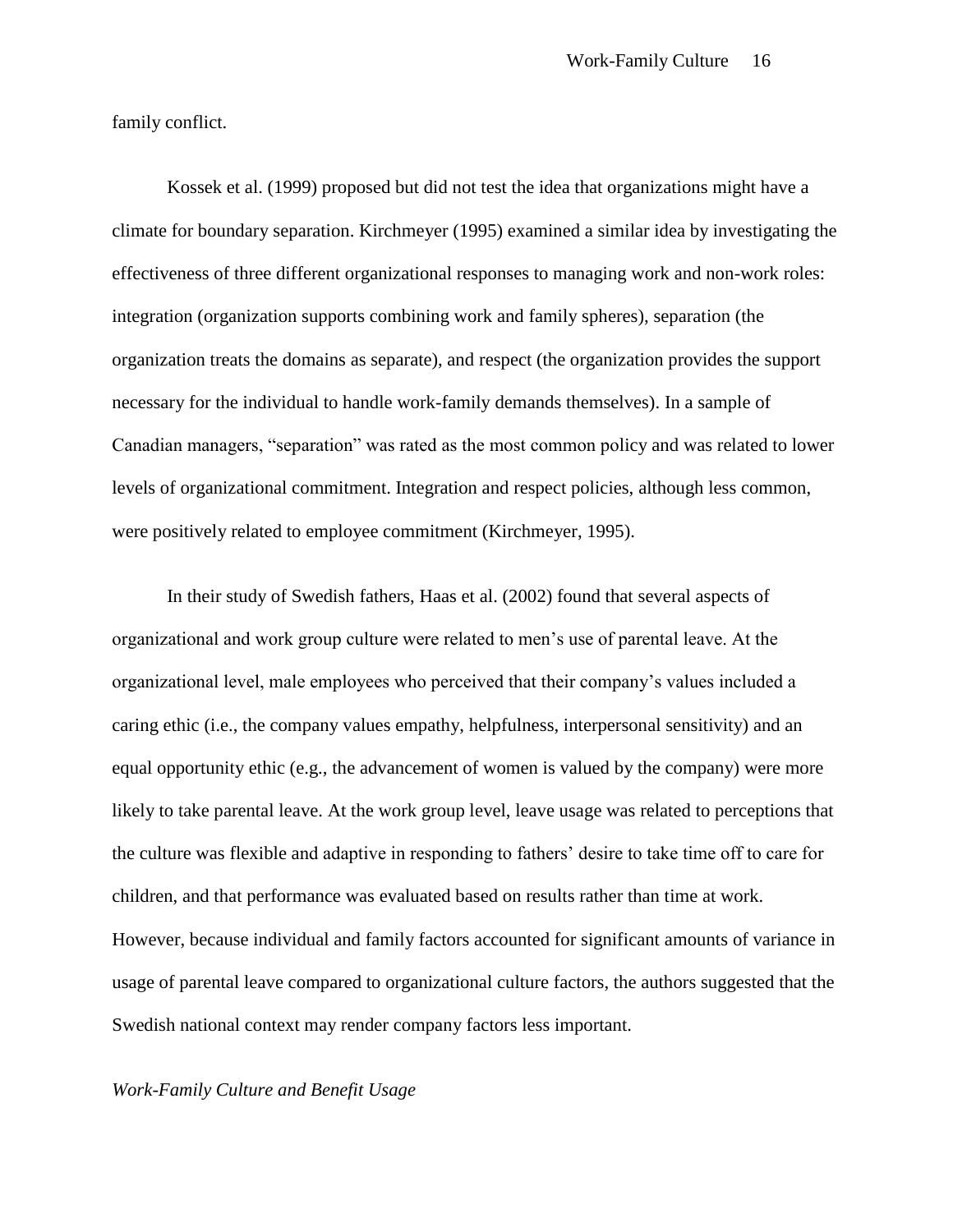Researchers have begun to investigate the relationship between supportiveness of workfamily culture and the extent to which employees actually *use* the work-life benefits offered. As noted earlier, even if benefits are available, they often are not used in cultures that send mixed messages about whether it is acceptable to use them (Perlow, 1995). Several recent studies found that employees were more likely to use work-life benefits when they perceived that their organizations and supervisors provided a family-supportive work environment (Allen, 2001; Dikkers et al., 2004; Thompson et al., 1999). For example, Dikkers et al. (2004) found that Dutch employees in a consulting firm who perceived a more supportive work culture (i.e., in terms of collegial and managerial support) were more likely to use flextime and to work from home. Interestingly, these employees also perceived negative career consequences and high time demands (two dimensions they combined and called "hindrance" factors), suggesting that they were using work-family benefits despite the possible detriment to their career. Dikkers suggested that "high support and high hindrance [might not be] two ends of the same continuum" (p. 340) and are separate factors that may co-exist.

Blair-Loy and Wharton (2002) examined possible contextual factors that may influence whether employees use work-family policies and programs. In particular, they examined whether having powerful supervisors or co-workers would increase the utilization of family-care programs and flexible work policies. They argued that a social context with powerful individuals (e.g., with men being more powerful than women in many workplaces) would provide the support necessary to reduce the potential negative career consequences associated with using work-family programs. They found that use of family-care policies (e.g., day care and paid/unpaid leave) was influenced solely by individual factors, with women, single individuals, and those with dependent care responsibilities more likely to use them. However, use of flexible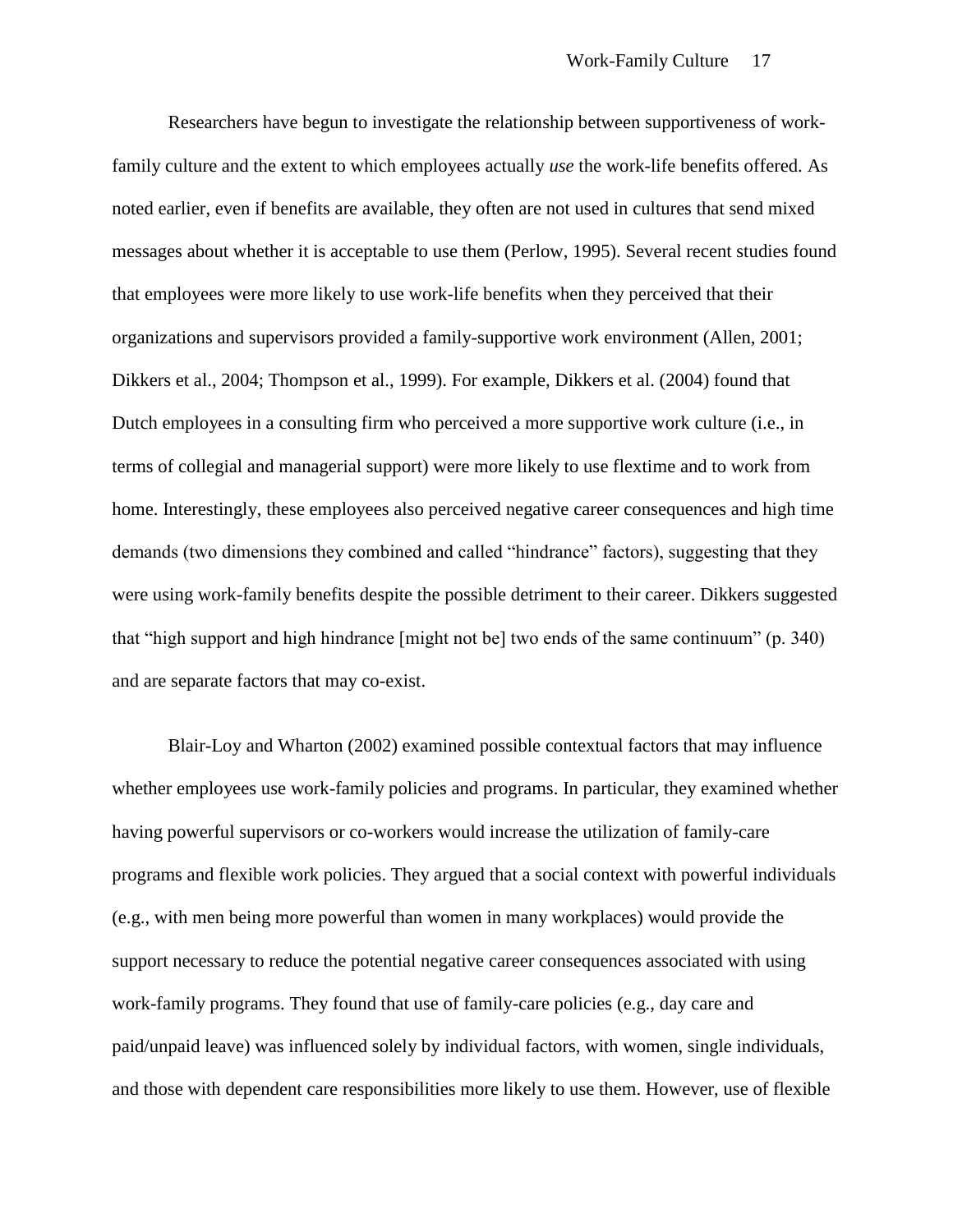policies (e.g., flextime, telecommuting) was affected by the amount of power that one's coworkers and supervisors had. For example, having a male, unmarried supervisor as compared to a female, married supervisor increased the probability of using flexible policies by 50%.

Other researchers have determined that employees who actually use work-family benefits tend to be more committed to their organization and have lower intentions to quit (Allen, 2001; Eaton, 2003; Grover & Crooker, 1995). In one study, use of work-life policies were related to increased perceptions of control, which in turn were directly related to a reduction in personal stressors and indirectly related to improved mental and physical health of employees (Thomas & Ganster, 1995). These findings highlight again the benefits of creating a supportive work culture in which employees feel comfortable using work-life benefits offered.

#### International Perspective on Work-family Culture

It is increasingly recognized that national context is important for understanding workfamily culture (Lewis, 1996; Korabik, Lero, & Ayman, 2003). With so many organizations operating in multiple countries, it is important to understand how the culture of a country, its social norms, social policies and programs, influence formal and informal workplace support for employees with families. Research examining organizational work-family culture using international samples is limited, although the literature is growing (e.g., Beauregard, 2006; Dikkers et al., 2004; Lyness & Kropf, 2005). However, with the exception of Lyness and Kropf's (2005) study, all have been single-country studies, thus making country comparisons difficult. In the next section, we will briefly discuss findings from recent research that shed light on the relationships between country culture, organizational work-family culture, and outcomes important to individual employees and their employers.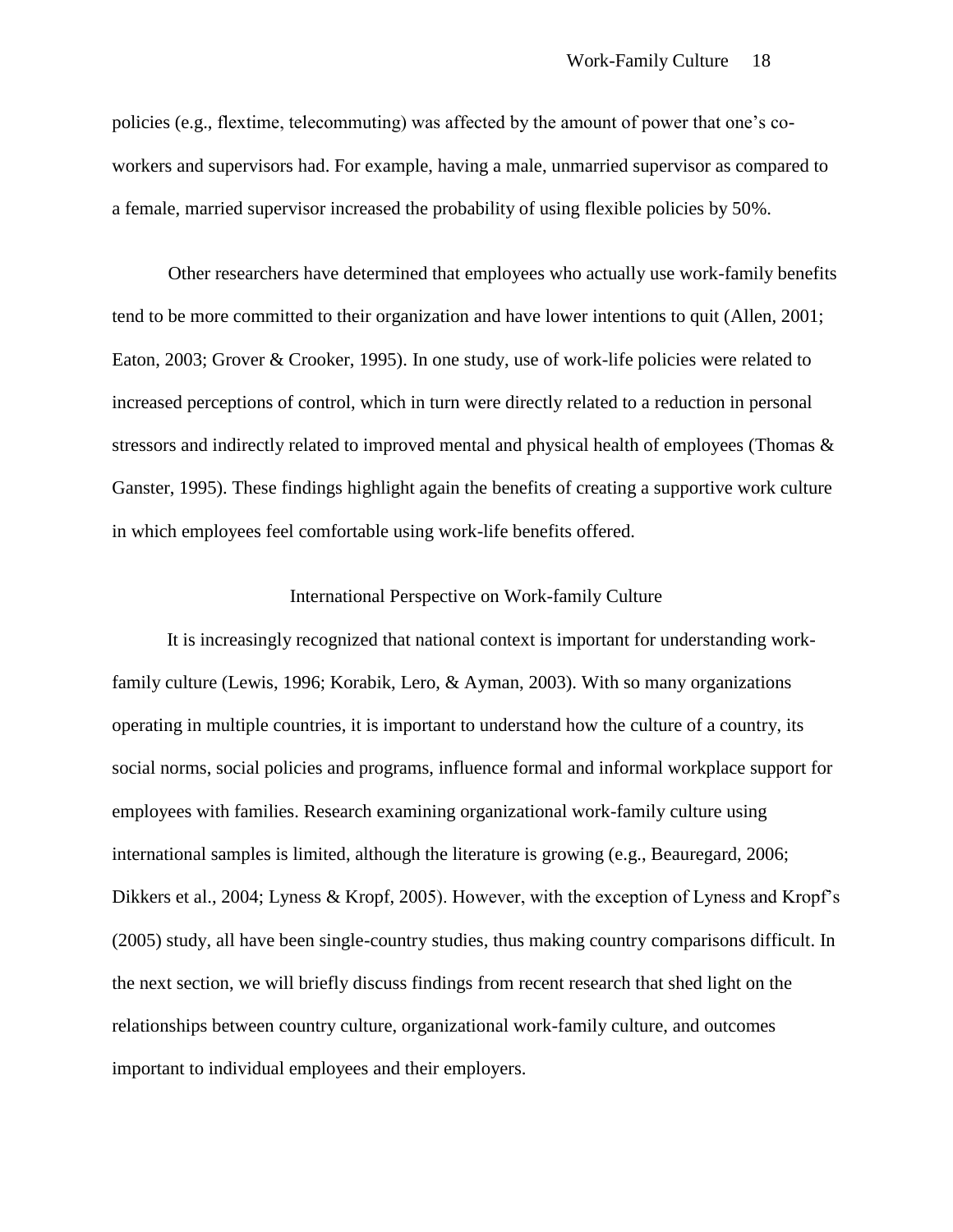#### *National Culture and Organizational Time Demands*

In a recent cross-national study, Wharton and Blair-Loy (2002) found that Hong Kong employees were more interested in working part-time than their American and British counterparts. They attributed this finding to the Confucian culture prevalent in Hong Kong, which places family above all other concerns, including work. Americans were less likely than British or Hong Kong employees to indicate a desire to work fewer hours. The authors suggested that this finding might be due to the American tendency to equate long hours with achievement and identity. Although societal norms for working long hours likely translates into corporate norms for heavy time demands, future researchers should examine the strength of this relationship and how it varies across national cultures and across firms within these cultures.

#### *Gender Equality and Work-family Supportiveness*

Although the United States is seen as a relatively gender equality based society, the public support for gender equality is much lower than that of other nations, such as Sweden, which has nationally funded day care and elder care. In countries where there is more support for gender equality, workers may have greater expectations for support from the government. To test this idea, Lewis and Smithson (2001) explored the relationship between type of welfare state in the country and sense of entitlement for governmental work-family support. They conducted a qualitative study of employees from five countries (Norway, Sweden, Portugal, Ireland, and the UK), and found that employees in countries with social policies that were supportive of equality had a stronger sense of entitlement to state support for combining work and family responsibilities, compared to employees in countries with policies that were influenced by traditional gender roles. For example, in Sweden and Norway there is high gender equality, and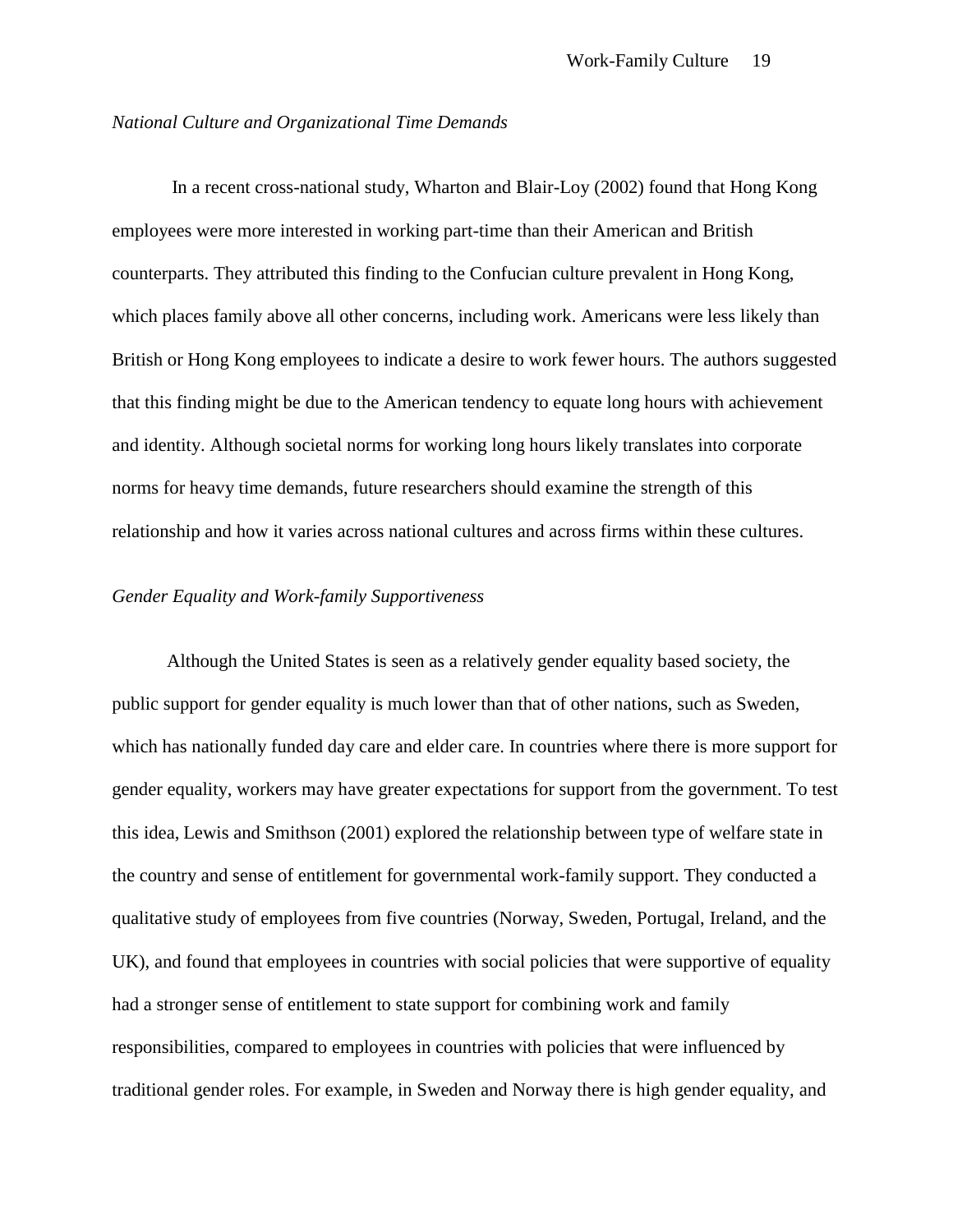state support was expected and taken for granted. In contrast, in Britain, Portugal and Ireland, where gender roles are more traditional, employees were more likely to assume individual responsibility for the caring of children and did not expect state support. This sense of entitlement extended to corporations: individuals in countries with more traditional gender roles were less likely to expect corporate support for balancing work and family. Interestingly, even in countries with traditional gender roles, beliefs that one was entitled to employer work-family support increased if individuals perceived that offering work-family benefits was in the employer's economic interests. In contrast, individuals in Sweden and Norway were likely to believe that organizations should support employees' attempts to balance work and family because it was "the right thing to do." However, because the sense of entitlement to receive government support was so strong, expectations for help from employers was low.

Lyness and Kropf (2005) examined whether national gender equality would be related to the work-family supportiveness of organizations, and in turn, managers' reported ability to balance work and family. In their survey of 505 managers from 20 European countries, they found that national gender equality (measured by the United Nations' Gender Development Index ) was related to higher levels of perceived organizational work-family support (measured in terms of supportiveness of work-family culture and flexible benefit availability). In turn, perceived organizational work-family support was related positively to managers' perceived work-family balance. The authors claimed the findings "highlighted the importance of the larger context – a nation's standing in terms of its gender equality in life expectancy, education, and standard of living – to the whole issue of work-family balance" (Lyness & Kropf, 2005, p. 54).

Examples of Corporate Attempts to Change the Culture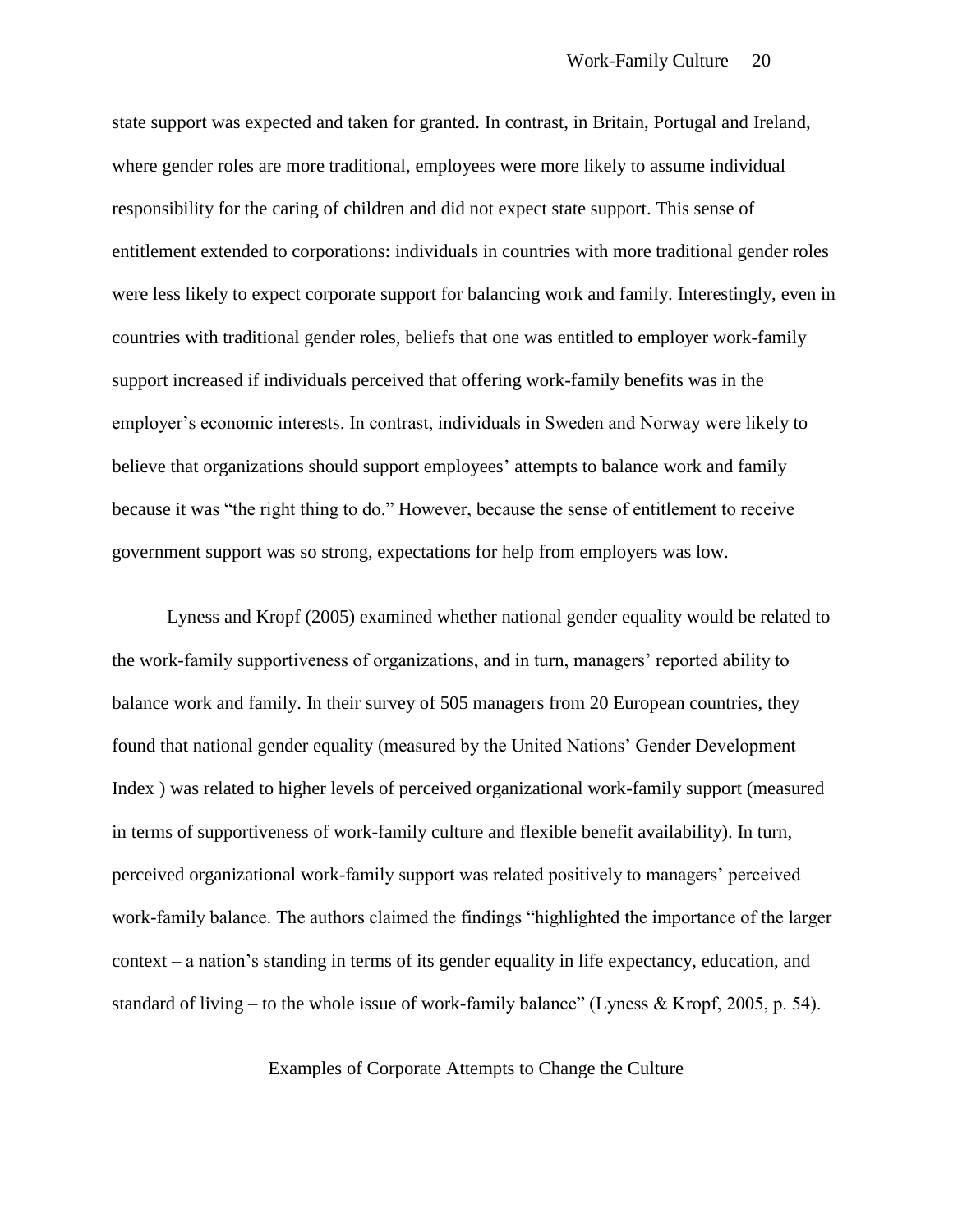Because of the persistence of an overtime culture in many Western cultures, solutions have been aimed at changing the perception that presence at work (including "face time") equals productivity. For example, a company in the United Kingdom implemented a "Go Home on Time Days" campaign, with employees being encouraged to work smarter, not harder. The campaign was designed to challenge the notion that time at the office is an indicator of commitment, and included management training on how to facilitate work-life balance (Brannen & Lewis, 2000). In Sweden, one firm implemented a more direct solution by instituting a policy to measure productivity via outputs (work completed) as opposed to inputs (time at work) (Hass & Hwang, 2000). Nasman (1999) described another organization in Sweden where men take full advantage of "daddy days." Time off for children is openly promoted by men in the firm and accepted at the highest levels of the organization. In fact, company policy states that men, as well as women, have the right to take parental leave, and it stresses the company's commitment to no negative consequences for the use of these benefits.

Ernst & Young's efforts to create a more balanced work-life culture have landed it in *Working Mother* magazine's top ten list of best companies for working mothers. Instead of simply offering work-life programs and policies such as flextime or job sharing, they attempted to change the culture by, for example, changing expectations about the need to check emails on weekends and vacation, creating deployment committees to track employee work loads, and creating a travel schedule that allows employees to spend fewer nights at the clients site and more nights at home with family (Casner-Lotto, 2000; Friedman, Thompson, Carpenter, & Marcel, 2001). E&Y is also trying to change deep cultural assumptions that work-life balance is only for women. A recent article described a new campaign to depict flexible work schedules as "macho" by showing pictures of men and by framing flexible schedules as a quality of life issue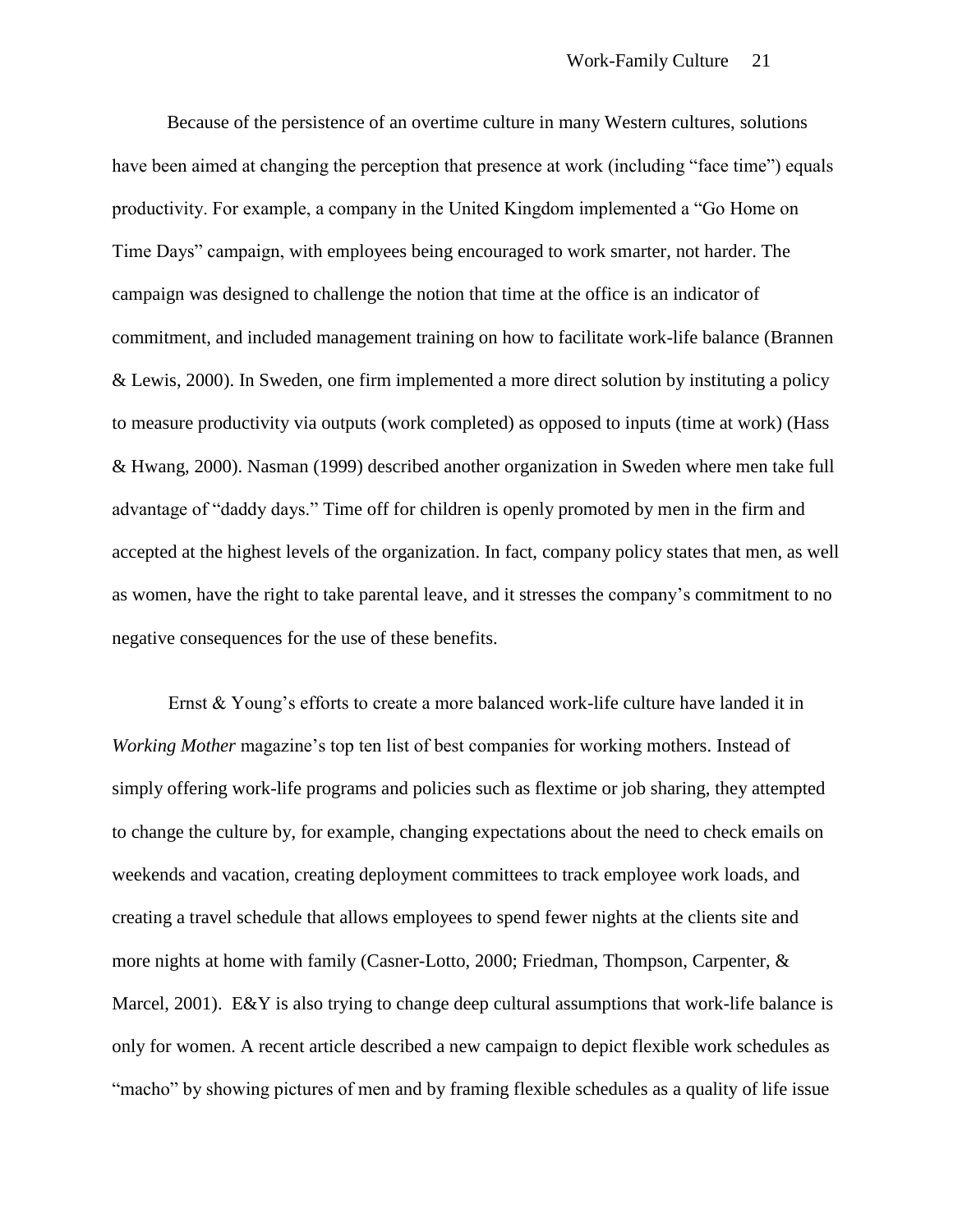(Badal, December, 2006).

Changing a culture is not easy. Even with all the success that E&Y has had in changing its culture, there is still resistance among many senior managers and partners. These leaders, who often rose through the ranks by sacrificing their own personal lives, find it difficult to believe that making employees happy will pay off in client satisfaction and firm growth. One of the change initiatives was to create solutions around leaders as role models, but the team in charge of this initiative gave up. While the leaders were able to improve work-life balance for their employees, they perceived that their own heavy work loads made it impossible for them to enjoy greater balance (Casner-Lotto, 2000).

### Implications for Future Research and Practice

That a supportive work-family culture is related to important organizational outcomes is well documented. However, what is not clear is the relative importance of the various dimensions of culture for predicting these outcomes. Further, it is not entirely clear that managerial or supervisor support is a component of work-family culture or a precursor. What we do know is that the dimensions examined to date are differentially related to outcomes (e.g., Beauregard, 2006; Dikkers et al., 2004; Lyness et al., 1999; Thompson et al., 1999). To advance our understanding of work-family culture, we must first conduct a comprehensive study to expand our knowledge of its dimensionality. The results of such a study would enable researchers and practitioners to speak more confidently about the nature of work-family culture, as well as the aspects of culture that are most likely to impact important individual and organizational outcomes. Once the relevant dimensions have been determined, we should then invest time in developing a psychometrically sound, inclusive measure of work-life rather than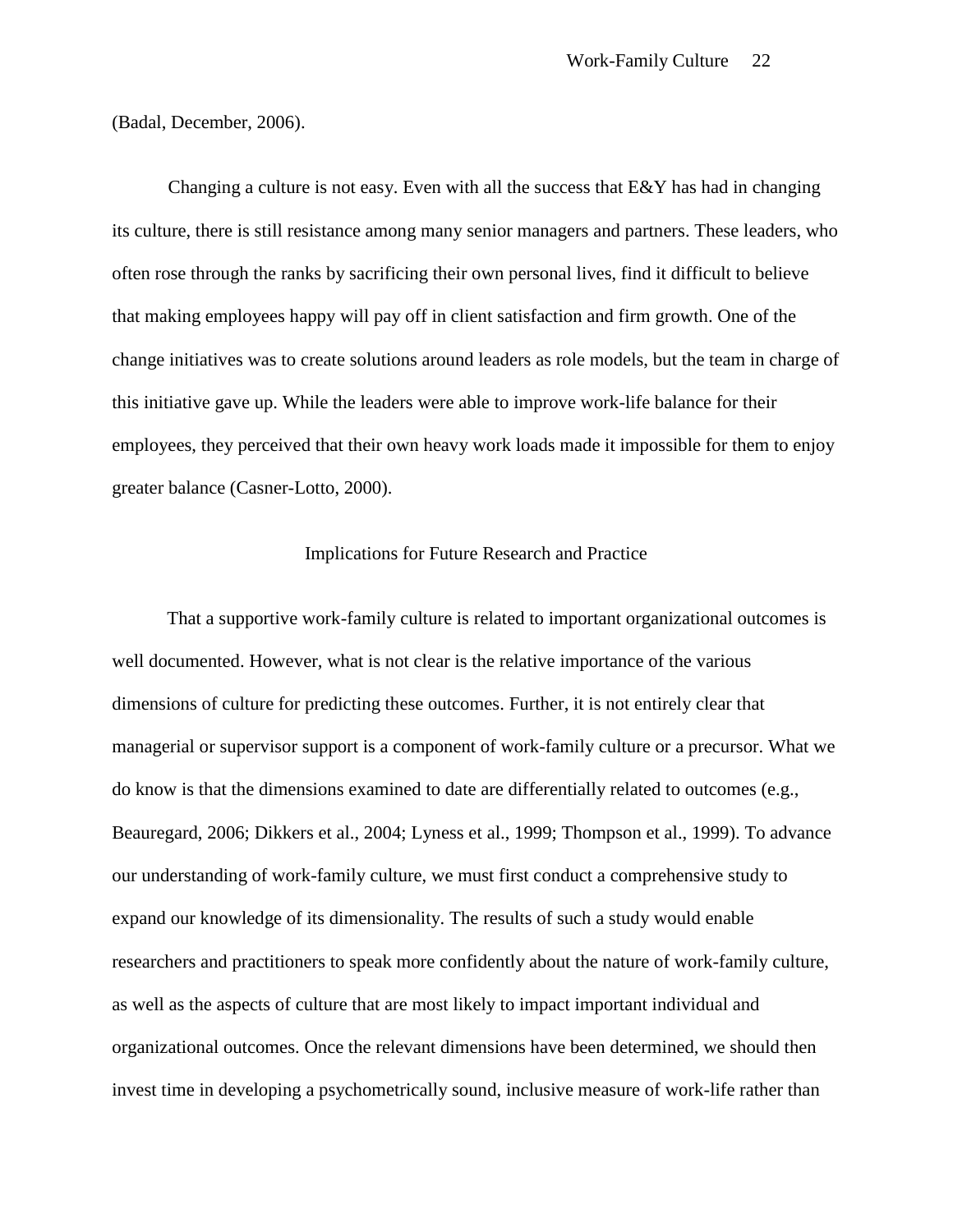work-family culture. Finally, by determining which dimensions are most predictive of positive (and negative) outcomes, organizations will be better able to focus their change efforts on aspects of culture that matter.

In addition to examining the various dimensions of culture, our knowledge would be enhanced by taking a multi-level perspective of culture (Korabik et al., 2003). To understand subcultures within an organization, for example, we need to consider how subcultures are embedded in and influenced by the larger organizational culture, which in turn is embedded in and influenced by the larger societal culture. As recommended by Gelfand and Knight (2005), we need to move beyond our individual-level focus to a more complex focus on "the multi-level terrain in which work-family issues exist" (p. 405).

Another gap in research on work-family culture is the lack of attention to how variations across organizations, occupations, and industries may impact the supportiveness of the culture. It is likely that factors such as organizational size, technology, business strategy, top management support, and national context affect the degree to which an organization's culture is supportive (Thompson & Prottas, 2005). Not surprisingly, research by the Families and Work Institute found that the extent to which an organization offered flexible work arrangements varied significantly by company size, industry, and percentage of executive positions held by women and minorities (Galinsky & Bond, 1998). There are probably similar predictors of a supportive culture, as well as additional job or work group factors such as degree of task interdependence, compensation interdependence, analyzability of the job, and level of client demand. For example, it seems likely that when an employee's compensation is highly dependent on team members, group norms for work primacy would develop (Thompson & Prottas, 2005).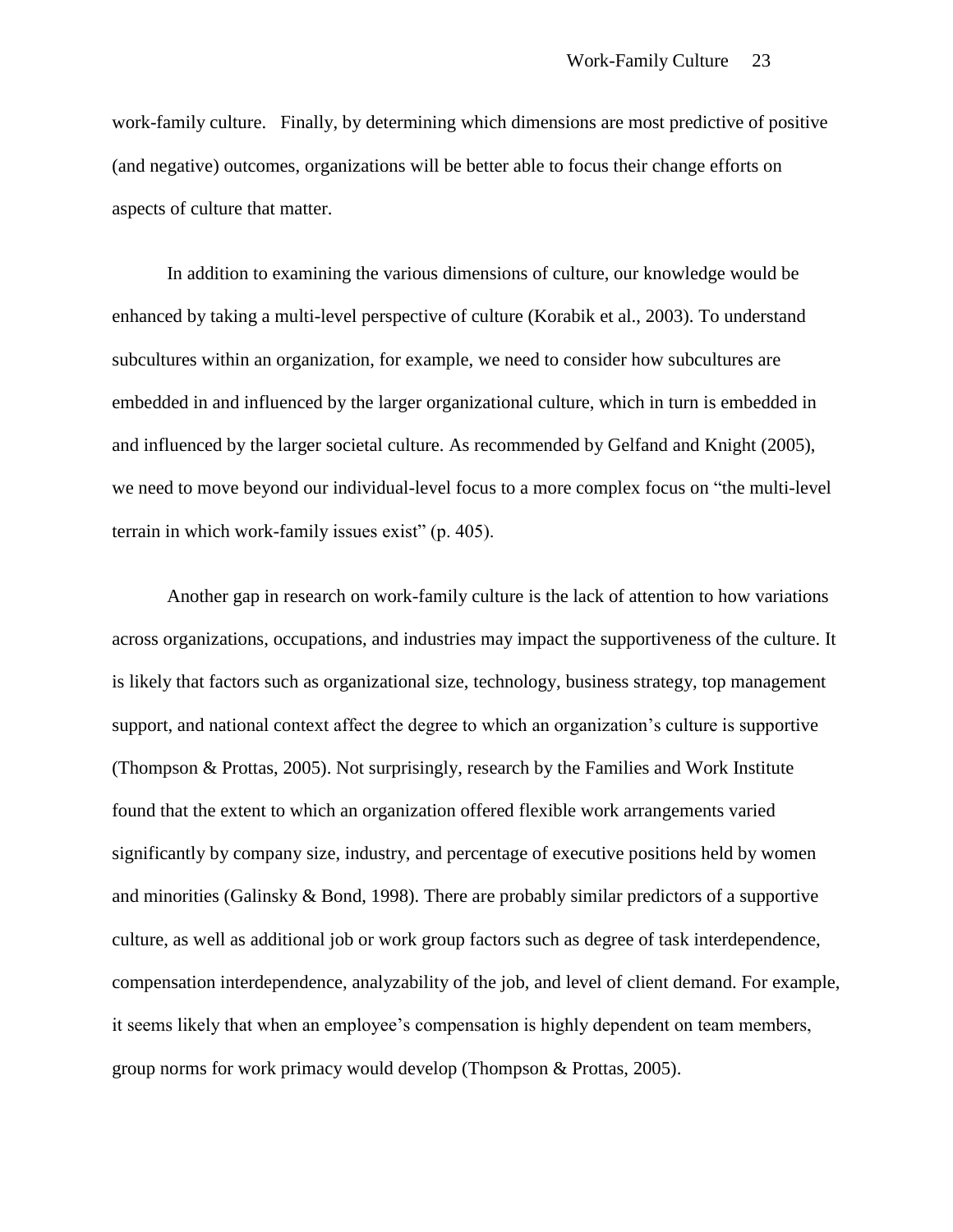Research on work-family culture would also benefit from expanding its focus beyond managerial and professional employees to blue-collar or pink-collar employees, who often work in occupations where they have little control or autonomy and are required to work overtime. These employees are often given little advance warning that they must work late, and under the Fair Labor Standards Act of 1938, employers can fire or demote workers who refuse (Perry-Jenkins, 2003). In an analysis of the 2002 General Social Survey, Golden and Wiens-Tuers (2005) found that 21 percent of full-time employees worked extra hours because it was required by their employer, an increase of approximately 5% since 1977. Only seven U.S. states have passed some form of legal ban and/or right to refuse overtime.

Work-family culture studies have long excluded single employees and employees without children or elder care responsibilities. To begin to rectify this gap, Casper, Weltman, and Kweisga (2006) examined how single employees with no children viewed their organization's treatment of them. They defined a single's friendly organizational culture as "the shared assumptions, beliefs, and values regarding the extent to which an organization supports and values the integration of work and nonwork that is *unrelated to family*, and the degree to which equity is perceived in the support the organization provides for employees' nonwork lives, irrespective of family status" (p. 6). They developed a measure of a single's friendly work-life culture that included five dimensions: social inclusion, equal work opportunities, equal access to benefits, equal responsibility for nonwork, and equal work expectations. Their results suggest that single employees who perceived more social inclusion had higher levels of organizational commitment. Overall, employees who worked in a more single's friendly culture were more likely to be committed to their organization, were less likely to be thinking about quitting, and perceived their organization as supportive.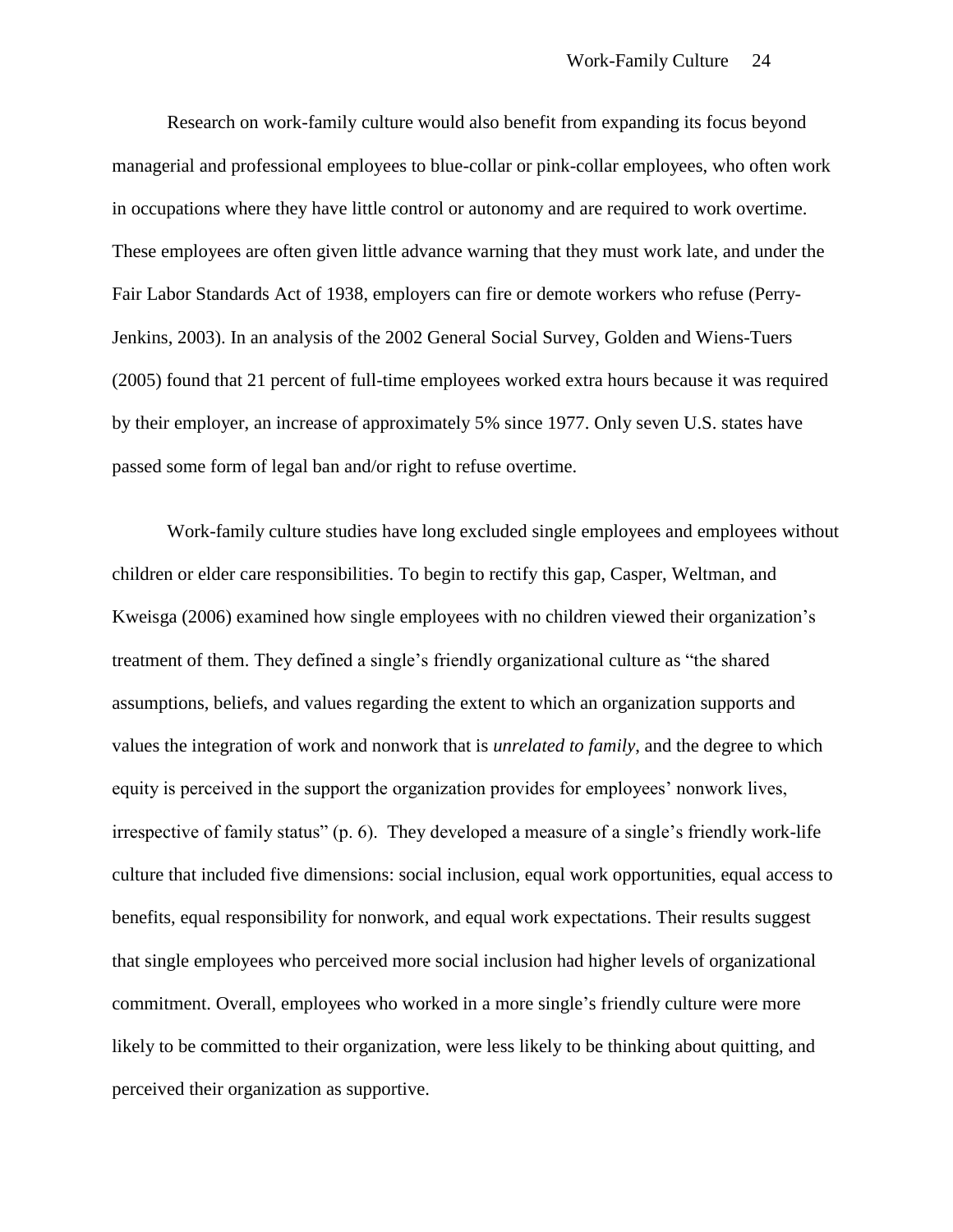Finally, more cross-cultural research on work-life culture is needed, as many companies are growing beyond domestic borders. It is important for multi-national corporations to understand how the national context might affect not only the type of work-life benefits they should offer, but the nature of the support that would be acceptable or expected. The implications for employee satisfaction, motivation and performance are potentially great. Should companies rely on a consistent set of work-family policies, or should they be tailored to the subsidiary level? Should national context be taken into consideration? It seems likely that work-family culture in subsidiary foreign locations would differ, and yet some research suggests otherwise. Researchers at IBM (Hill, Yang, Hawkins, & Ferris, 2004) demonstrated that national culture, based on degree of individualism/collectivism, did not affect the way in which work and family was viewed in different countries. However, they noted that the culture at IBM may be so strong that it diluted the effect of national context on work-family outcomes. Nevertheless, it seems likely that societal cultures and state ideologies would influence the nature of work-family culture within most organizations (Gelfand & Knight, 2005).

In summary, research on work-family or work-life culture has progressed to the point that we can say with confidence that culture matters. It matters in terms of employees' ability to balance work and family, and it matters in terms of an organization's ability to recruit and retain valued employees. Researchers must now focus on expanding our knowledge of the link between national culture, type of welfare state regime, organizational work-family culture, and outcomes such as organizational commitment, benefit usage, job performance, and employee health and well being. In addition, we must begin studying the sources or antecedents of a supportive culture versus one that requires employees to prioritize work over family. We must also broaden our focus to include a wider range of employees, including those with and without children. We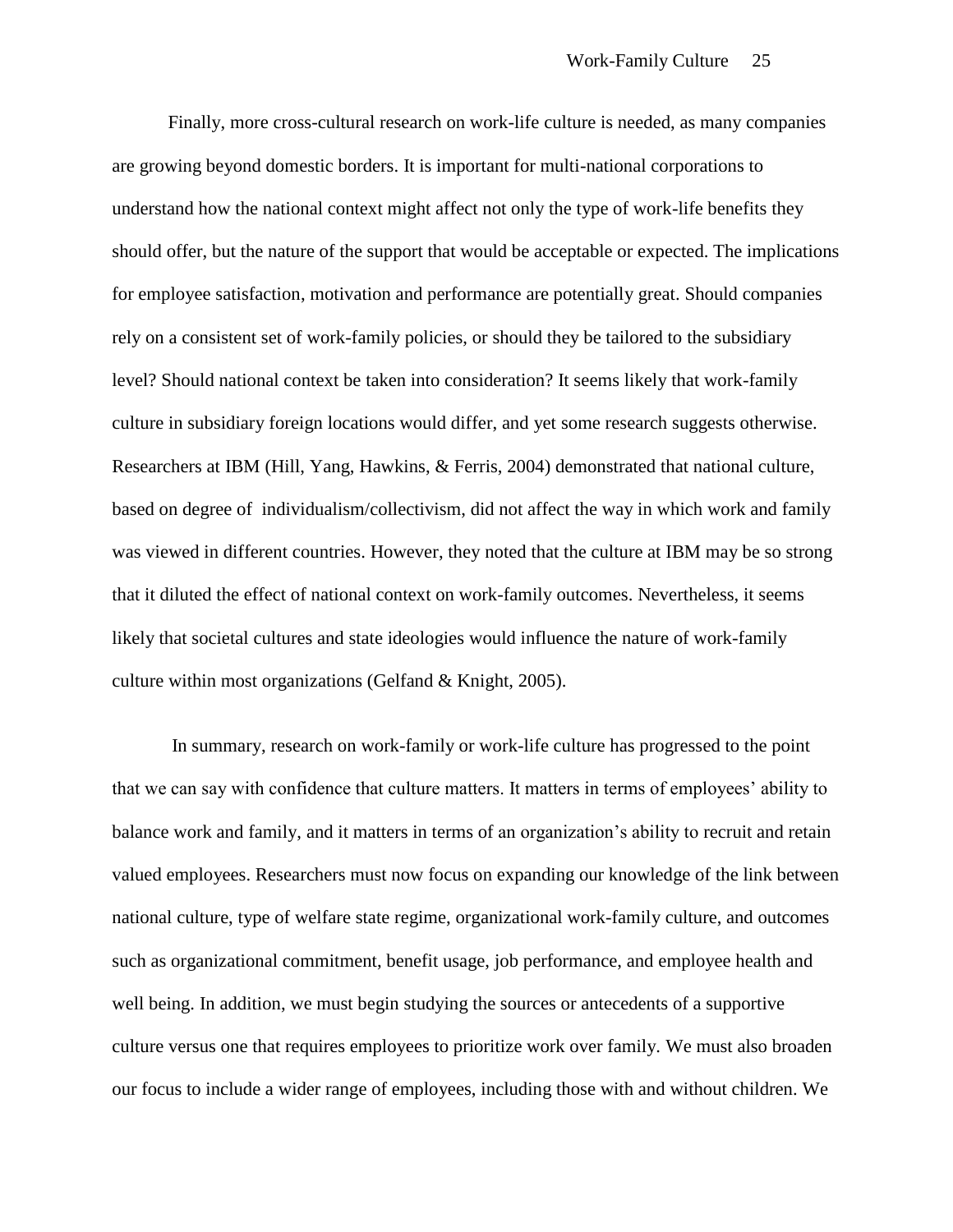should attempt to examine which dimensions of an unsupportive culture are most amenable to change, and as well study ways to increase the success of culture change efforts.

As reported in a recent *Wall Street Journal* article:

"Like the previous generation of grads, today's recruits still rate work-life balance as the No. 1 employer attribute they seek, according to Universum. But 'they've taken it a step further,' says Davie Huddleston, a recruiting executive at PNC Financial Services Group. Grads seem to expect flexibility without the career sacrifices that usually come with it. 'This generation is pushing the envelope. They're making us re-think what it takes to be successful,' says Laurie Tortorella, a recruiting executive for Intel" (Shellenbarger, February 16, 2006, pg. D1)"

With younger generations demanding radical change, the time is ripe for organizations to confront the difficult task of changing their unsupportive, workaholic cultures. It is our hope that researchers will continue exploring the nature of work-family culture so that we can provide managers with the information they need to create more supportive and productive work environments.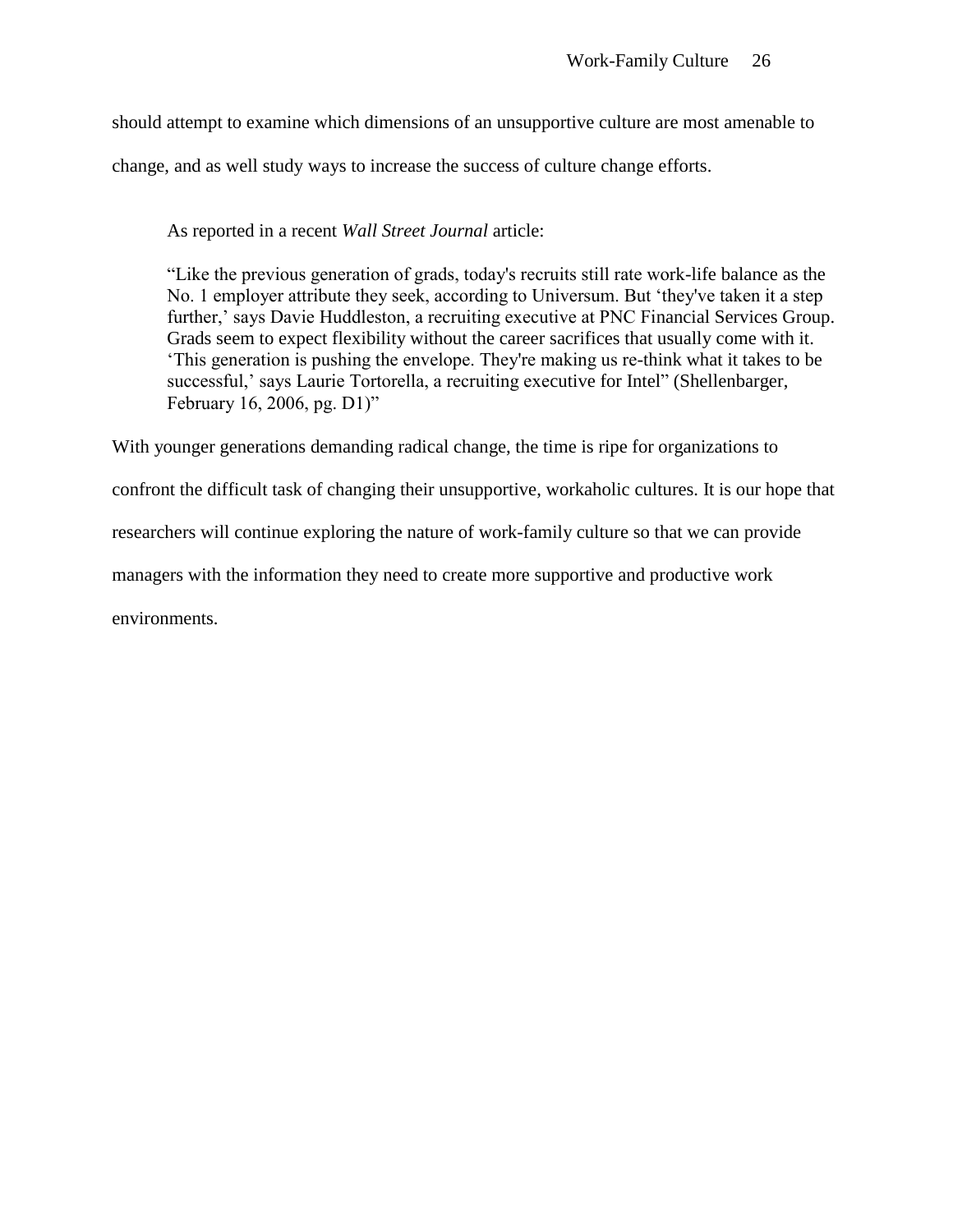#### References

- Allen, T. (2001). Family-supportive work environments: The role of organizational perceptions. *Journal of Vocational Behavior, 58*, 414-435.
- Anderson, S., Coffey, B. S., & Byerly, R. T. (2002). Formal organizational initiatives and informal workplace practices: Links to work-family conflict and job-related outcomes. *Journal of Management, 28(6),* 787-810.
- Aryee, S. & Luk, V. (1996). Work and nonwork influences on the career satisfaction of dual-earner couples. *Journal of Vocational Behavior, 49,* 38-52.
- Badal, J. (December, 2006). To retain valued women employees, companies pitch flextime as macho. *Wall Street Journal Online*, p. B1.
- Bailyn, L. (1993). *Breaking the mold: Women, men, and time in the new corporate world*. New York: Free Press.
- Bailyn, L. (1997). The impact of corporate culture on work-family integration. In S. Parasuraman & J.H. Greenhaus (Eds.), *Integrating work and family: Challenges and choices for a changing world* (pp. 209-219). Westport, CT: Quorum Books.
- Barnett, R.C., & Gareis, K.C. (2006). Antecedents and correlates of parental after-school concern: Exploring a newly identified work-family stressor. The American Behavioral Scientist, 49, 1382-1400.
- Beauregard, Alexandra, T. (2006). Organizational Work-Home Culture and Employee Well-Being: Direct or Indirect Links? Paper presented at the Annual Meeting of the Academy of Management, Atlanta, GA.

Behson, S. J. (2002). Which dominates? The relative importance of work-family organizational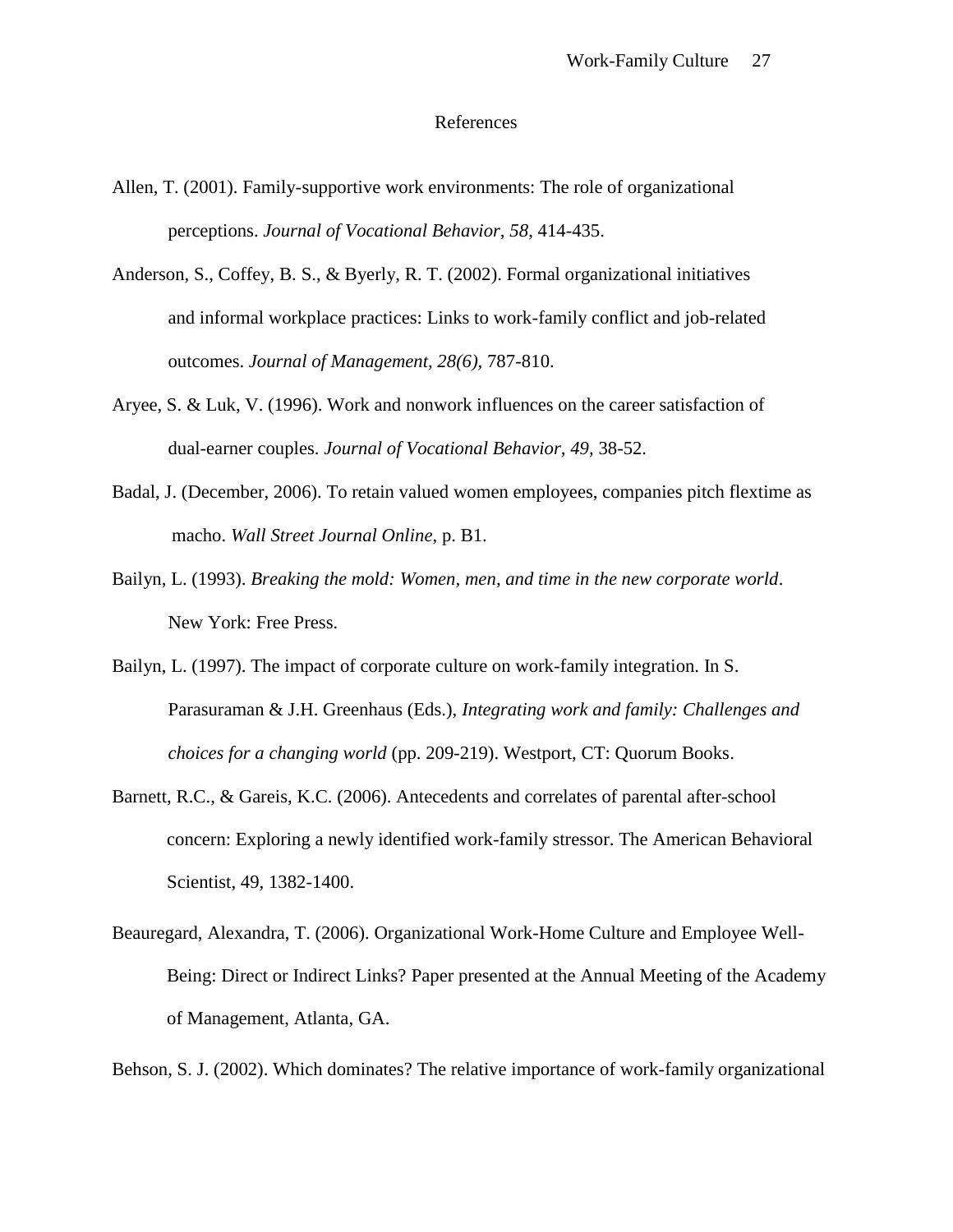support and general organizational context on employee outcomes. *Journal of Vocational Behavior, 61,* 53-72.

- Blair-Loy, M., & Wharton, A. (2002). Employees' use of work-family policies and the workplace social context. *Social Forces, 80(3),* 813-845*.*
- Bond, T. J., Thompson, C. A., Galinsky, E, & Prottas, D. (2003). *Highlights of the 2002 National Study of the Changing Workforce*. New York: Families and Work Institute.
- Brannen, J and Lewis, S 2000 Workplace Programmes and Policies in the UK in L.Haas, P. Hwang and G. Russell (eds). Organisational Change and Gender Equity. London: Sage.
- Brett, J. M., & Stroh, L. K. (2003). Working 61 plus hours a week: Why do managers do it? *Journal of Applied Psychology, 88*, 67-78.

Casner-Lotto, J. *Holding a job, having a life: Strategies for change*. Scarsdale: Work in America

Institute, Inc.

- Casper, W. J., Weltman, D., & Kwesiga, E. (2006, August). Beyond family-friendly: Singlesfriendly work cultures and employee attachment. Paper presented at the Academy of Management Meetings, Atlanta, GA.
- Clark, S.C. (2001). Work cultures and work/family balance*. Journal of Vocational Behavior. 58*, 348-365.
- Denison, D.R. (1996). What is the difference between organizational culture and organizational climate? A native's point of view on a decade of paradigm wars. *Academy of Management Review, 21(3),* 619-654.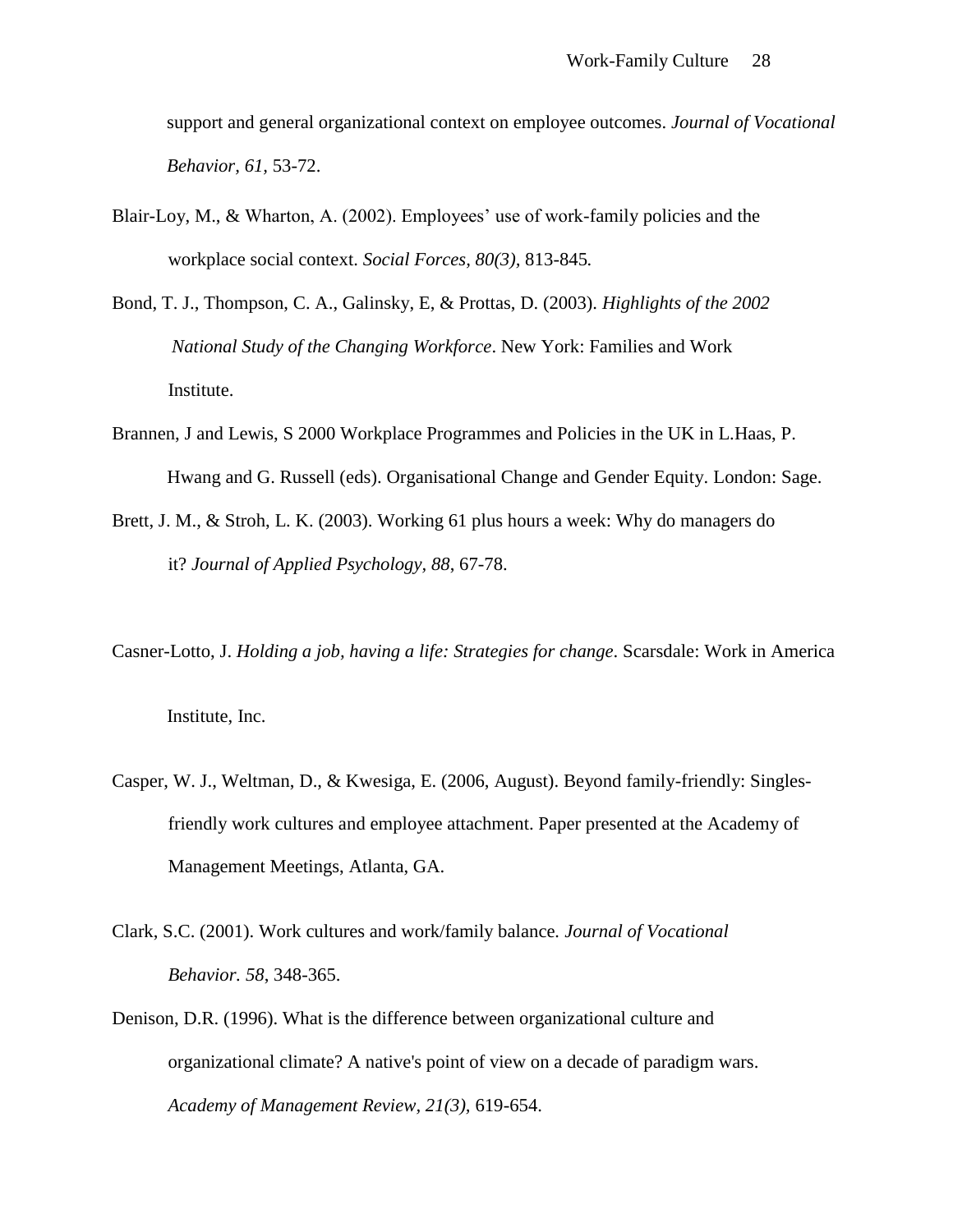Dikers, (2004)\*\*\*\*

- Eaton, S. (2003) If you can use them: Flexibility policies, organizational commitment, and perceived performance. *Industrial Relations,* 42, 145-167.
- Eisenberger, R., Hungtington, R., Hutchison, S., & Sowa, D. (1986). Perceived Organizational Support. Journal of Applied Psychology, 71, 500-507.
- Epstein, C.F., Seron, C., Oglensky, B., & Saute, R. (1999). The Part-time paradox: Time norms, professional life, family and gender. New York: Routeledge.
- Fried, M. (1998). *Taking time: Parental leave policy and corporate culture*. Philadelphia: Temple University Press.
- Frone, M.R., Yardley, J.K. & Markel, K. (1997). Developing and testing an integrative model of the work-family interface. *Journal of Vocational Behavior, 50*, 145- 167.
- Friedman, S., Thompson, C., Carpenter, M., & Marcel, D. (2001) Proving Leo Durocher wrong: Driving work/life change at Ernst & Young. A Wharton Work/Life Integration Project. [\(http://www.bc.edu/bc\\_org/avp/wfnetwork/loppr/cases.html\)](http://www.bc.edu/bc_org/avp/wfnetwork/loppr/cases.html). Galinsky, (2004)\*\*\*\*\*

Galinsky, E., & Bond, T. (1998). *The 1998 business work-life study: A sourcebook*.

New York: Families and Work Institute.

Galinsky, E. & Stein, P.J. (1990). The impact of human resource policies on employees. *Journal of Family Issues, 11(4)*, 368-377.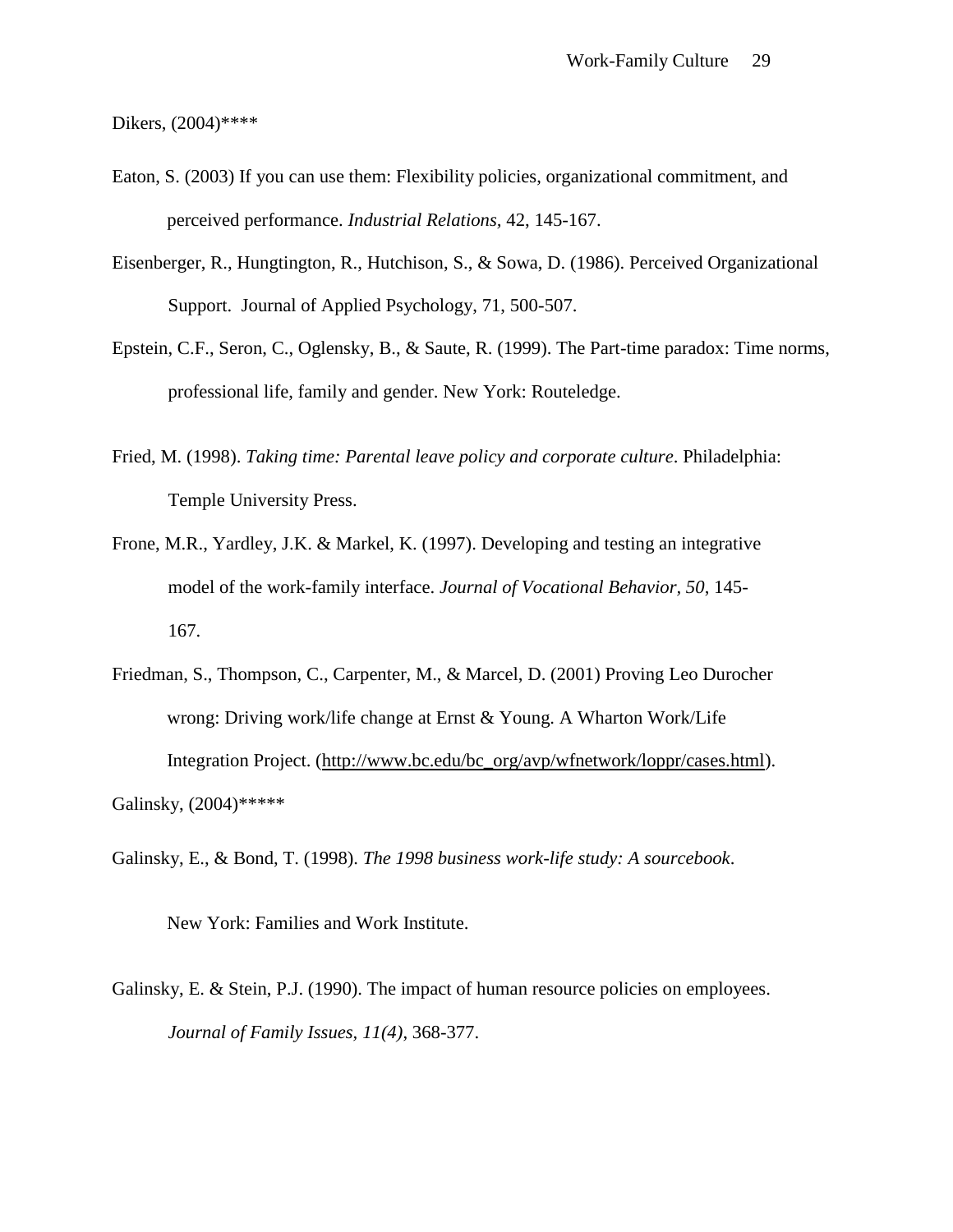- Gelfand, M. J. & Knight, A. P. (2005). Cross-cultural perspectives on work-family conflict. In S. A. Y. Poelmans (Ed.), *Work and family: An international perspective*. Mahwah, NJ: LEA Pub.
- Goff, S.J., Mount, M.K., Jamison, R.L. (1990). Employer supported child care, work/family conflict and absenteeism: A field study. *Personnel Psychology*, 43, 793-809.
- Golden, L., & Wiens-Tuers, B. (2005). Mandatory overtime work in the United States: Who, where and what?" *Labor Studies Journal, 30,* 1-26.
- Greenberger, E., Goldberg, W.A., Hamill, S., O'Neil, R. & Payne, C.K. (1989). Contributions of a supportive work environment to parents' well-being and orientation to work*. American Journal of Community Psychology, 17(6),* 755-783.
- Greenhaus, J., H., & Beutell, N.J. (1985). Sources and Conflict Between Work and Family Roles. *Academy of Management Review, 10(1),* 76-88.
- Grover, S.L, & Crooker, K. J. (1995). Who Appreciates Family-Responsive Resource Policies: The Impact of Family Friendly Policies. *Journal of Personal Psychology, 48*, 271-298.
- Haas, L., Allard, K., Hwang, P. (2002). The impact of organizational culture on men's use of parental leave in Sweden. *Community, Work and Family, 5*, 319-342.
- Hill, E. J., Yang, C., Hawkins, A. J., & Ferris, M. (2004). A cross-cultural test of the workfamily interface in 48 countries. *Journal of Marriage and the Family, 66*, 1300-1316.
- House, J.S. (1981). Work, stress and social support. Reading, MA: Addison-Wesley.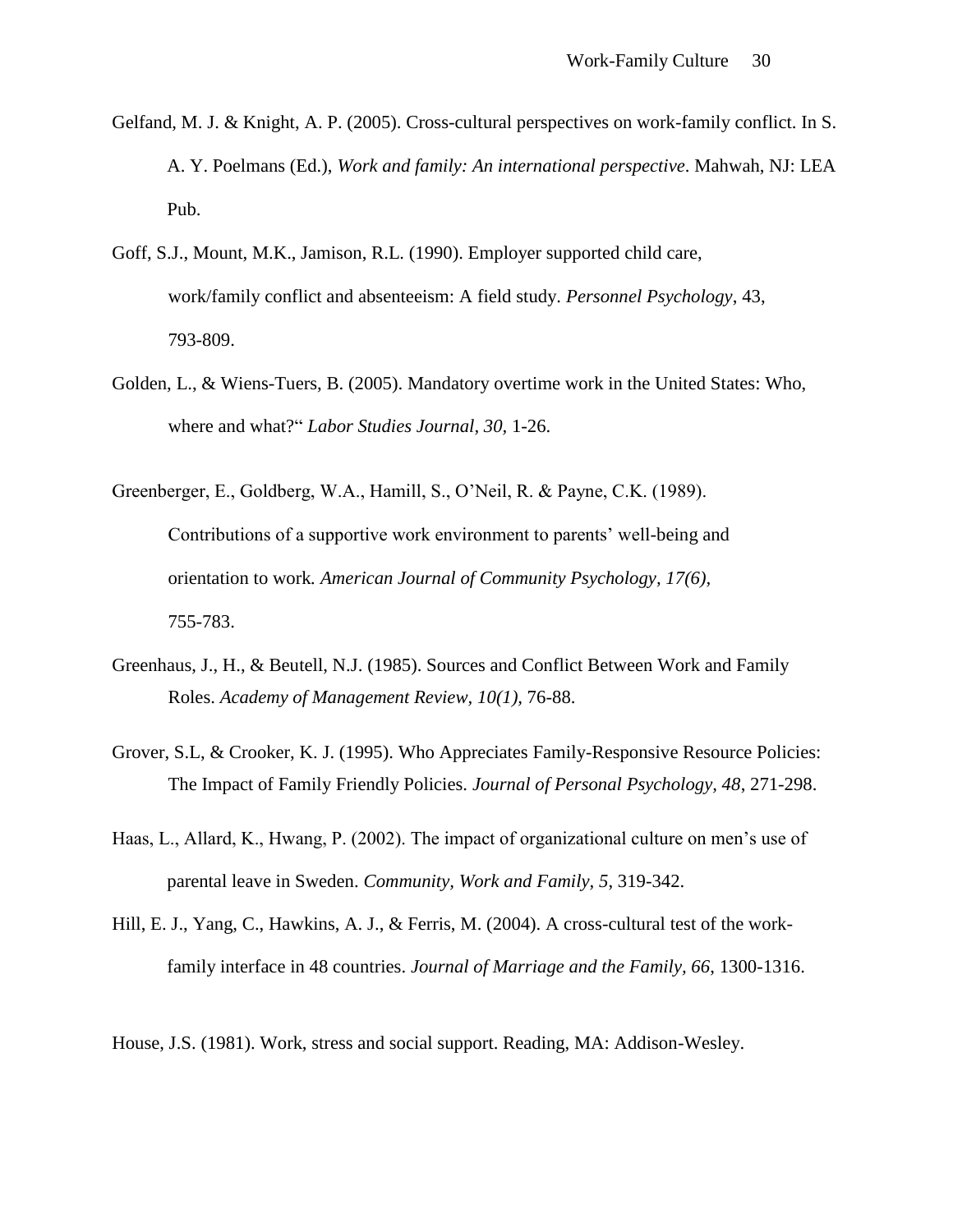- Jahn, E. W., Thompson, C. A. & Kopelman, R. E. (2003). Rationale and construct validity evidence for a measure of perceived organizational family support (POFS): Because purported practices may not reflect reality. *Community, Work and Family, 6,* 123-140*.*
- Judiesch, M., & Lyness, K. (1999). Left behind? The impact of leaves of absence on manager's career success. *Academy of Management Journal, 42(6),* 641-651. Kinnunen, (2005)\*\*\*\*
- Kirchmeyer, C. (1995). Managing the work-nonwork boundary: An assessment of organizational responses. *Human Relations, 48(5),* 515-536.
- Kofodimos, J. R. (1995). *Beyond work-family programs: Confronting and resolving the underlying causes of work-personal life conflict.* Greensboro, NC: Center for Creative Leadership.
- Korabik, K., Lero, D., & Ayman, R. (2003). A multi-level approach to cross cultural research: A micro and macro perspective. *International Journal of Cross Cultural Management, 3*, 289-303.
- Kossek, (1996)\*\*\*\*
- Kossek, E. E., Colquitt, J. A. & Noe, J. A. (2001). Caregiving decisions, well-being, and performance: The effects of place and provider as a function of dependent type and work-family climates. *Academy of Management Journal, 44(1),* 29-44.
- Kossek, E. E., Noe, R. A., & DeMarr, B. J. (1999). Work-family role synthesis: Individual and organizational determinants. *International Journal of Conflict Management, 10(2),* 102-129.

Kossek, E. E., & Ozeki, C. (1998). Work-family conflict, policies, and the job-life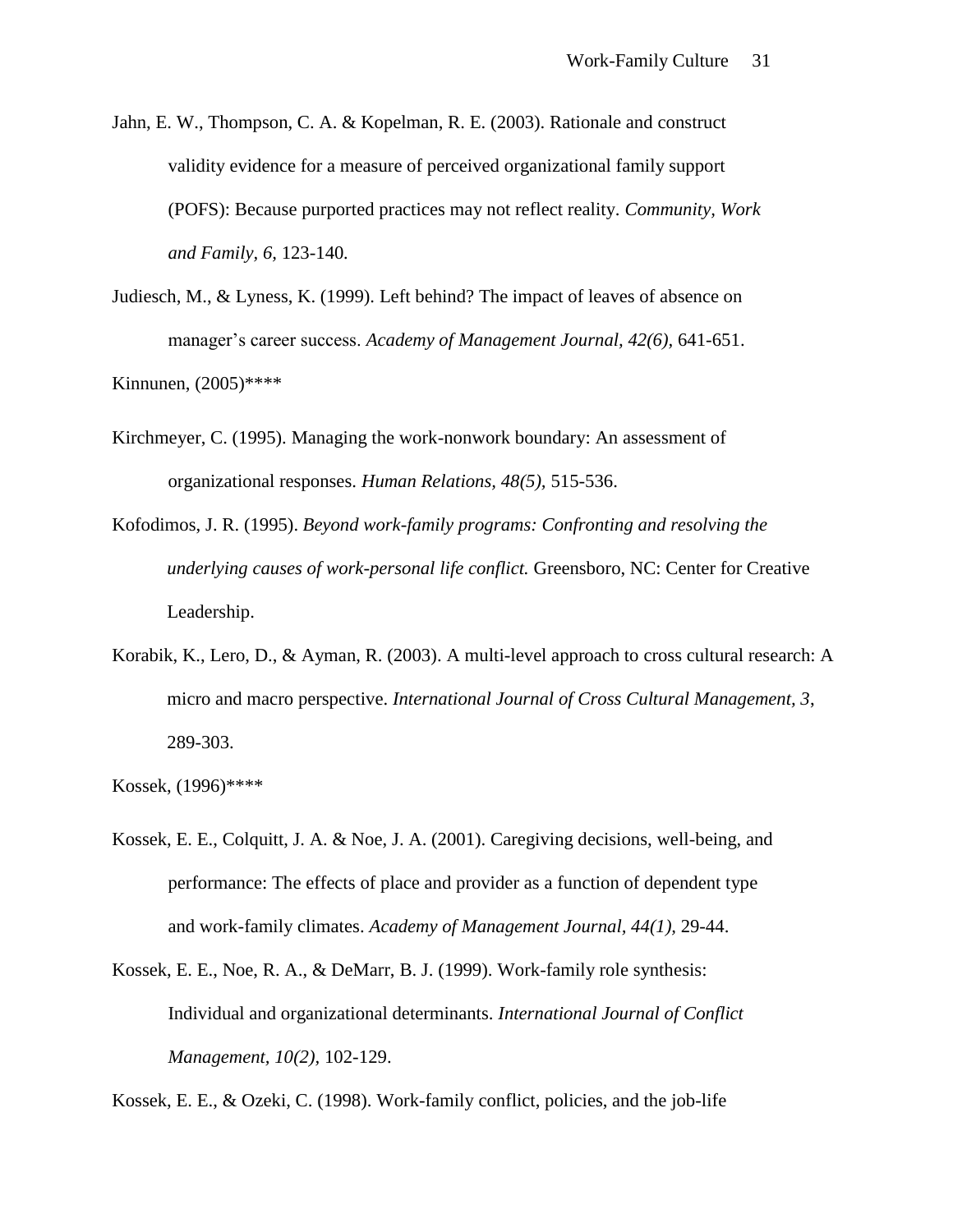satisfaction relationship: A review and directions for organizational behaviorhuman resources research*. Journal of Applied Psychology, 83(2),* 139-149.

- Lapierre, Laurent, M. & Allen, Tammy D. (2006). Work-Supportive Family, Family-Supportive Supervision, Use of Organizational Benefits, and Problem-Focused Coping: Implications for Work-Family Conflict and Employee Well-Being. *Journal of Occupational Health Psychology, 11(2),* 169-181.
- Lewis, S. (1997). 'Family friendly' employment policies: A route to changing organizational culture or playing about the margins? *Gender, Work and Organization, 4,* 13-23.
- Lewis, S., & Smithson, J. (2001). Sense of entitlement to support for the reconciliation of employment and family life. *Human Relations, 55,* 1455-1481.
- Lewis, S., & Taylor, K. (1996). Barriers to the effectiveness of current policies and strategies: Moving beyond policies toward culture change. In S. Lewis & J. Lewis (Eds.), *The workfamily challenge: Rethinking employment* (pp. 112-127). London: Sage Publications.
- Lobel, S., & Kossek, E., (1996). Human resource strategies to support diversity in work and personal lifestyles: Beyond the 'family-friendly' organization. In Kossek, E., & Lobel, S. (Eds.) *Managing diversity: Human resource strategies for transforming the workplace*. (pgs. 221-244). Cambridge, MA: Blackwell Publishers.
- Lyness, K. S., & Kropf, M. B. (2005). The relationships of national gender equality and organizational support with work-family balance: A study of European managers. *Human Relations, 58*, 33-60.
- Lyness, K., Thompson, C., Francesco, A.M., Judiesch, M.K. (1999). Work and pregnancy: Individual and organizational factors influencing organizational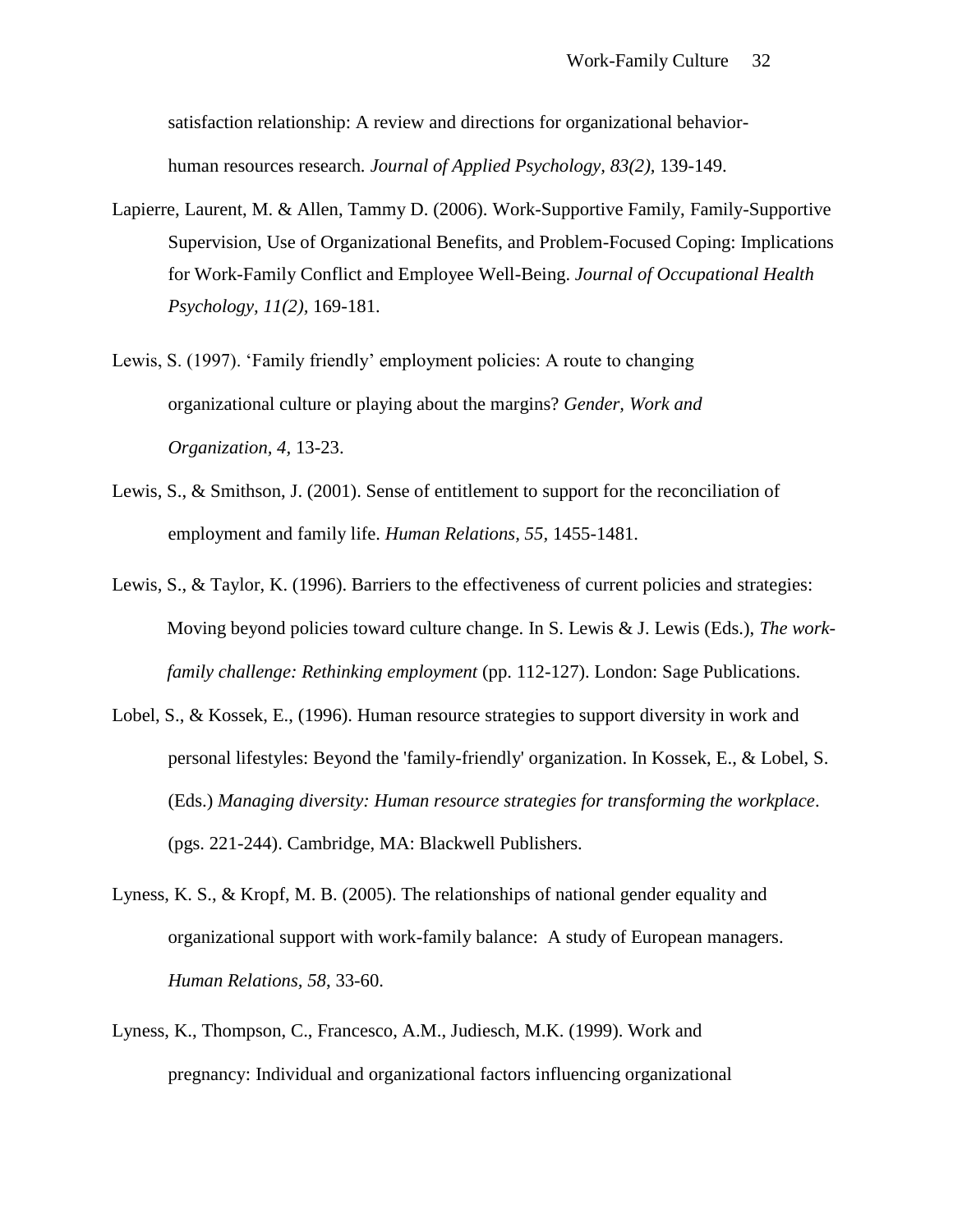commitment, timing of maternity leave, and return to work. *Sex Roles, 41,,* 485-507.

- Major, D. A., & Cleveland, J. N. (2007). Strategies for reducing work-family conflict: Applying research and best practices from industrial and organizational psychology. In G. P. Hodgkinson and J. K. Ford (Eds.), *International Handbook of Industrial and Organizational Psychology, 22,* 111-140.
- Major, V. S., Klein, K. J., & Ehrhart, M. G. (2002). Work time, work interference with family, and psychological stress. *Journal of Applied Psychology, 87,* 427-436.
- Mauno, S., Kinnunen, U., & Pyykko, M. (2005). Does work-family conflict mediate the relationship between work-family culture and self-reported distress? Evidence from five Finnish organizations. *Journal of Occupational and Organizational Psychology, 78,* 509- 531.
- Mesmer-Magnus, J.R., & Viswesvaran, C. (2006). How family-friendly work environments affect work/family conflict: A meta-analytic examination. *Journal of Labor Research, 27(4),* 555.
- McManus, K., Korabik, K., & Kelloway, E.K. (2002). Employed mothers and the work-family interface: Does family structure matter? *Human Relations, 55,* 1295-1304. Moen,  $()****$

*Work Family Arrangements in Europe,* (131-149). Amsterdam: Thela Thesis.

Nasman, E. (1999). Work Family Arrangements in Sweden: Family Strengths. In L. den Dulk, A. van Doorne-Huiskes & J. Schippers (Eds.), *Work-Family Arrangements in Europe,* 131-149.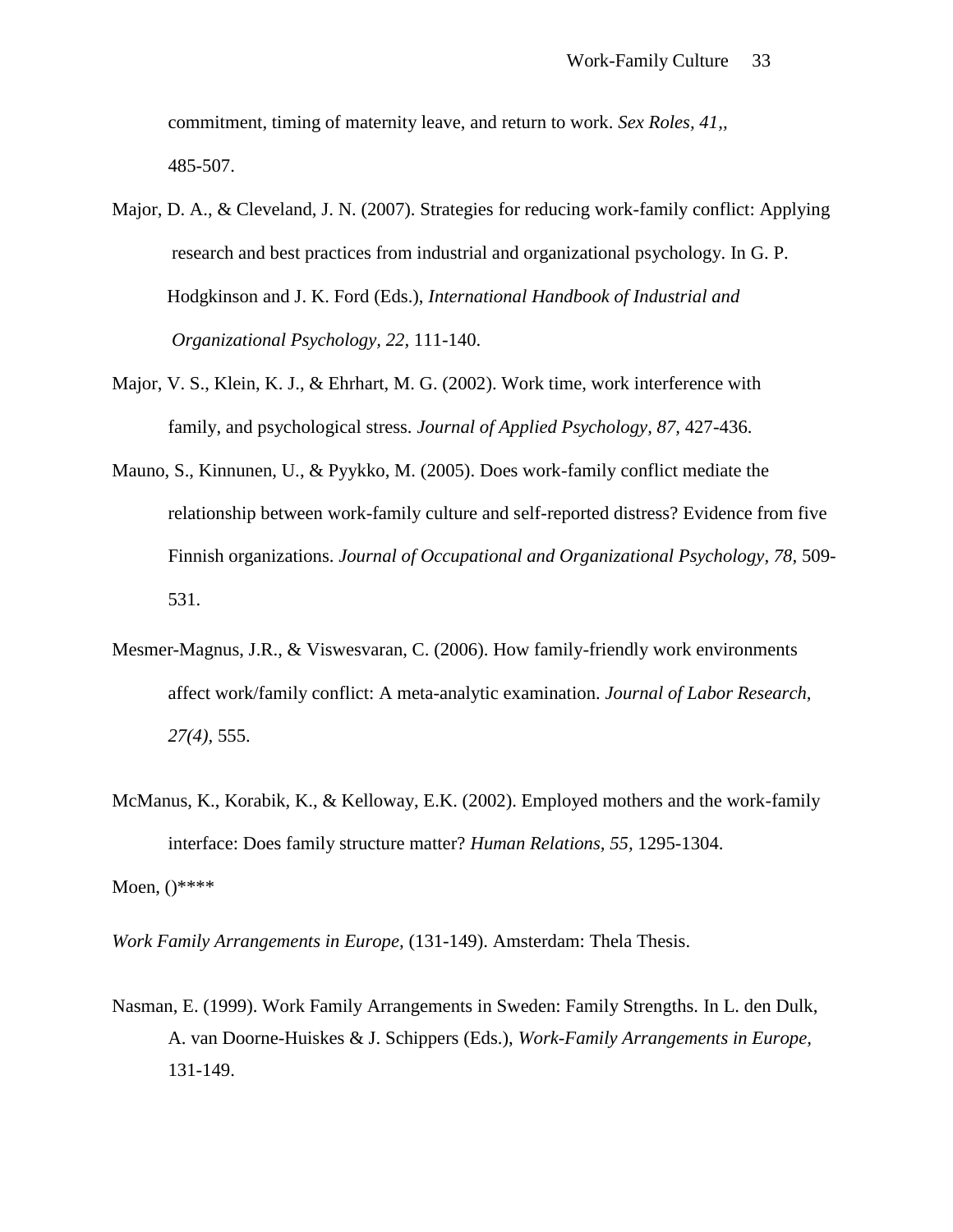O'Driscoll, M. P., Poelmans, S., Spector, P. E., Kalliath, T., Allen, T. D., Cooper, C. L., & Sanchez, J. I. (2003). Family-responsive interventions, perceived organizational and supervisor support, work-family conflict, and psychological strain. *International Journal of Stress Management, 10*, 326-344.

Perlow, L. A. (1995). Putting the work back into work/family. *Group and Organization Management, 20,* 227-239.

Perry-Jenkins, (2003)\*\*\*\*

Rapoport, R., Bailyn, L., Fletcher, J. K., & Pruitt, B. H. (2002). *Beyond work-family balance: Advancing gender equity and workplace performance*. San Francisco: Jossey-Bass.

Sahibzada, K., Hammer, L. B., Neal, M. B., & Kuang, D. C. (2005). The Moderating Effects of Work-Family Role Combinations and Work-Family Organizational Culture on the Relationship between Family-Friendly Workplace Supports and Job Satisfaction. *Journal of Family Issues, 26,* 1-20.

Schein, E. (1985). *Organizational culture and leadership*. San Francisco: Jossey-Bass.

Shellenbarger, S. (2006, February 16). Forget vacation time, new grads want stability and a good retirement plan. *Wall Street Journal*, p. D1.

Sparks, K., Cooper, C., Fried, Y., & Shirom, A. (1997). The effects of hours of work on health: A meta-analytic review. *Journal of Occupational and Organizational Psychology, 70,* 391-408.

- Soloman, C. M. (1994). Work/family's failing grade: Why today's initiatives aren't enough. *Personnel Journal, 73*, 72-87.
- Tay, Cheryl, Quazi, Hesan, & Khim Kelly. (2006). A Multi-Dimensional Construct of Work-Life System: Its Link to Employee Attitudes and Outcomes. *Submitted to the 2006 Academy*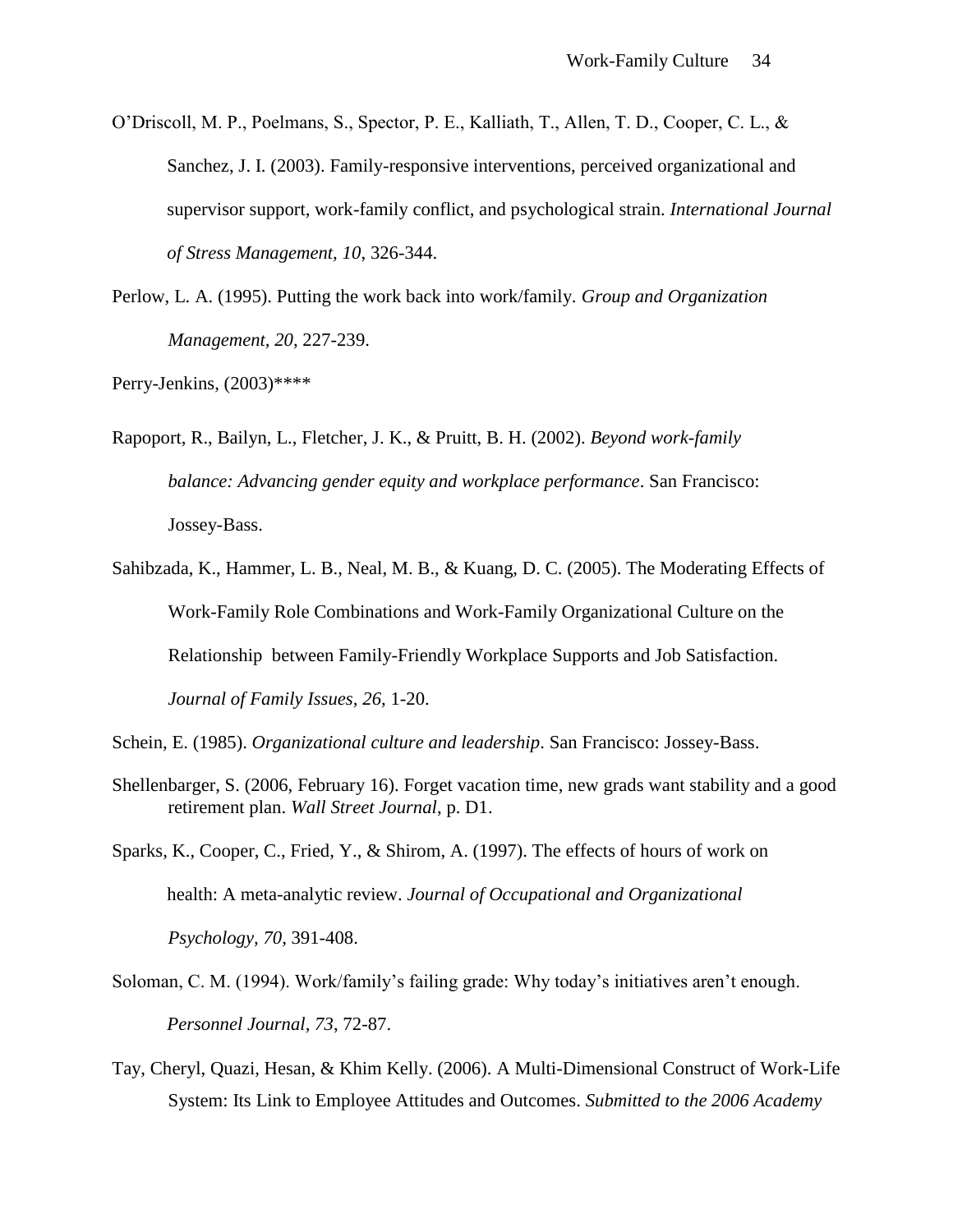*of Management Meeting.*

- Thomas, L. T., & Ganster, D. C. (1995). Impact of family-supportive work variables on work-family conflict and strain: A control perspective. *Journal of Applied Psychology, 80,* 6-15.
- Thompson, C. A., Andreassi, J., & Prottas, D. (2005). Work-Family Culture: Key to Reducing Workforce-Workplace Mismatch? In Bianchi, S. M., Casper, L. M., & Berkowitz King, R. (Eds.), *Workforce/Workplace Mismatch? Work, Family, Health and Well-Being* (pp.117-132). Mahwah, NJ: Lawrence Erlbaum Pub.
- Thompson, C. A, Beauvais, L. L., & Lyness, K. S. (1999). When work-family benefits are not enough: The influence of work-family culture on benefit utilization, organizational attachment, and work-family conflict*. Journal of Vocational Behavior, 54*, 392-415.
- Thompson, C. A., Jahn, E., Kopelman, R. E., & Prottas, D. P. (2004). The impact of perceived organizational and supervisory family support on affective commitment: A longitudinal and multi-level analysis. *Journal of Managerial Issues*, *16,* 545-567.
- Thompson, C. A., & Prottas, D. J. (2006). The mediating role of perceived control on the relationship between organizational family support, job autonomy, and employee wellbeing. Journal of Occupational Health Psychology, 11, 100-118.
- Thompson, C. A., & Prottas, D. J. (2005) Antecedents of a family-*un*friendly culture: A tentative model. Invited paper presented at the Founding Conference of the International Center for Work and Family, IESE, Barcelona, July 2005.

van Doorne-Huiskes, A., den Dulk, L., & Schippers, J. (1999). Work-family arrangements in the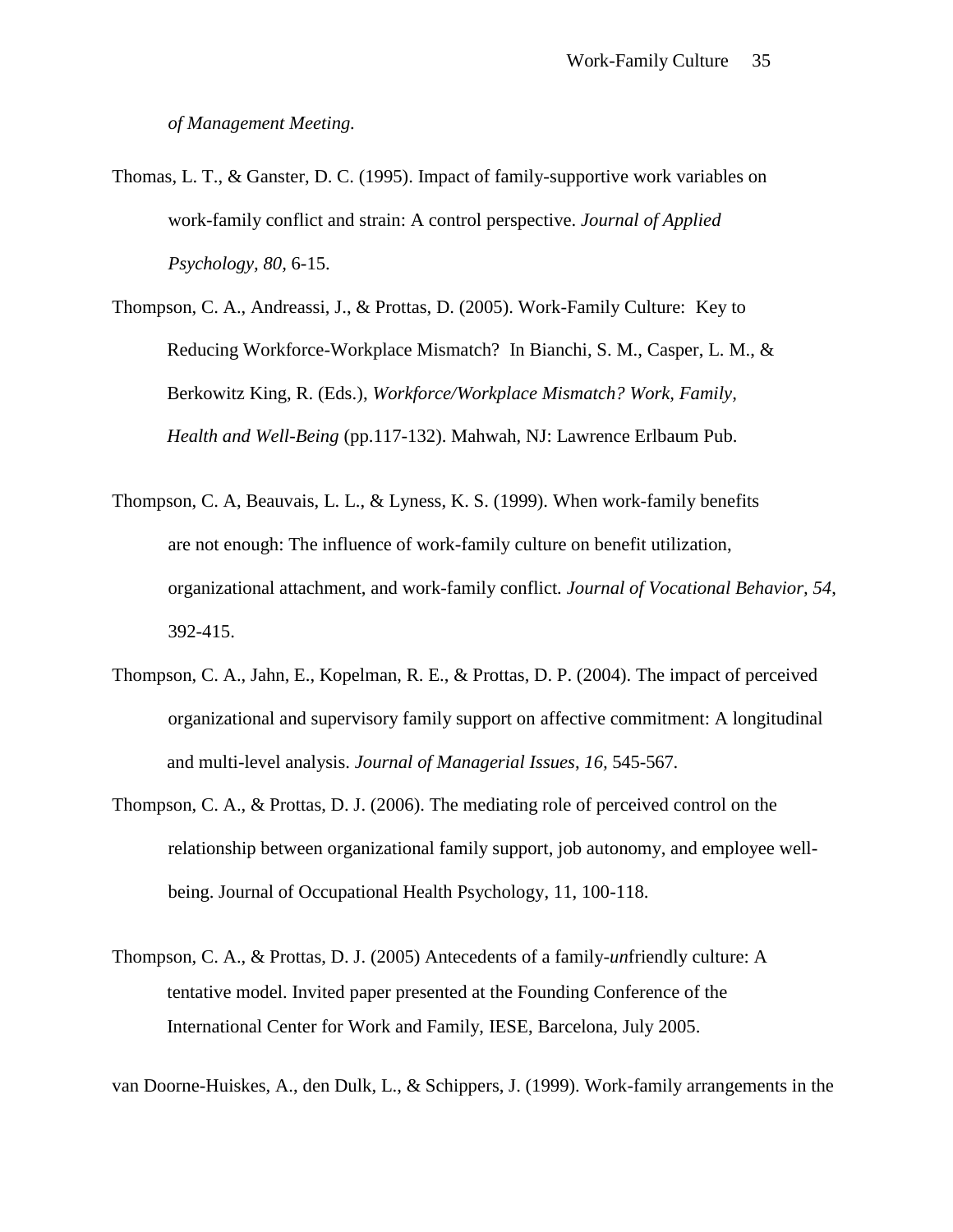context of welfare states. In L. den Dulk, A. van Doorne-Huiskes & J. Schippers (Eds.), *Work-Family Arrangements in Europe,* 1-19.

- Warren, J. & Johnson, P. (1995). The impact of workplace support on work-family role strain. *Family Relations, 44*, 163-169.
- Wayne, J.H., Randel, A.E., & Stevens, J. (2006). The role of identity and work-family support in work-family enrichment and its work-related consequences. *Journal of Vocational Behavior, 69,* 445-467.
- Wharton, A.S., & Blair-Loy, M. (2002). The "overtime culture" in a global corporation: A cross-national study of finance professionals' interest in working part-time. *Work and Occupations, 29,* 32-64.